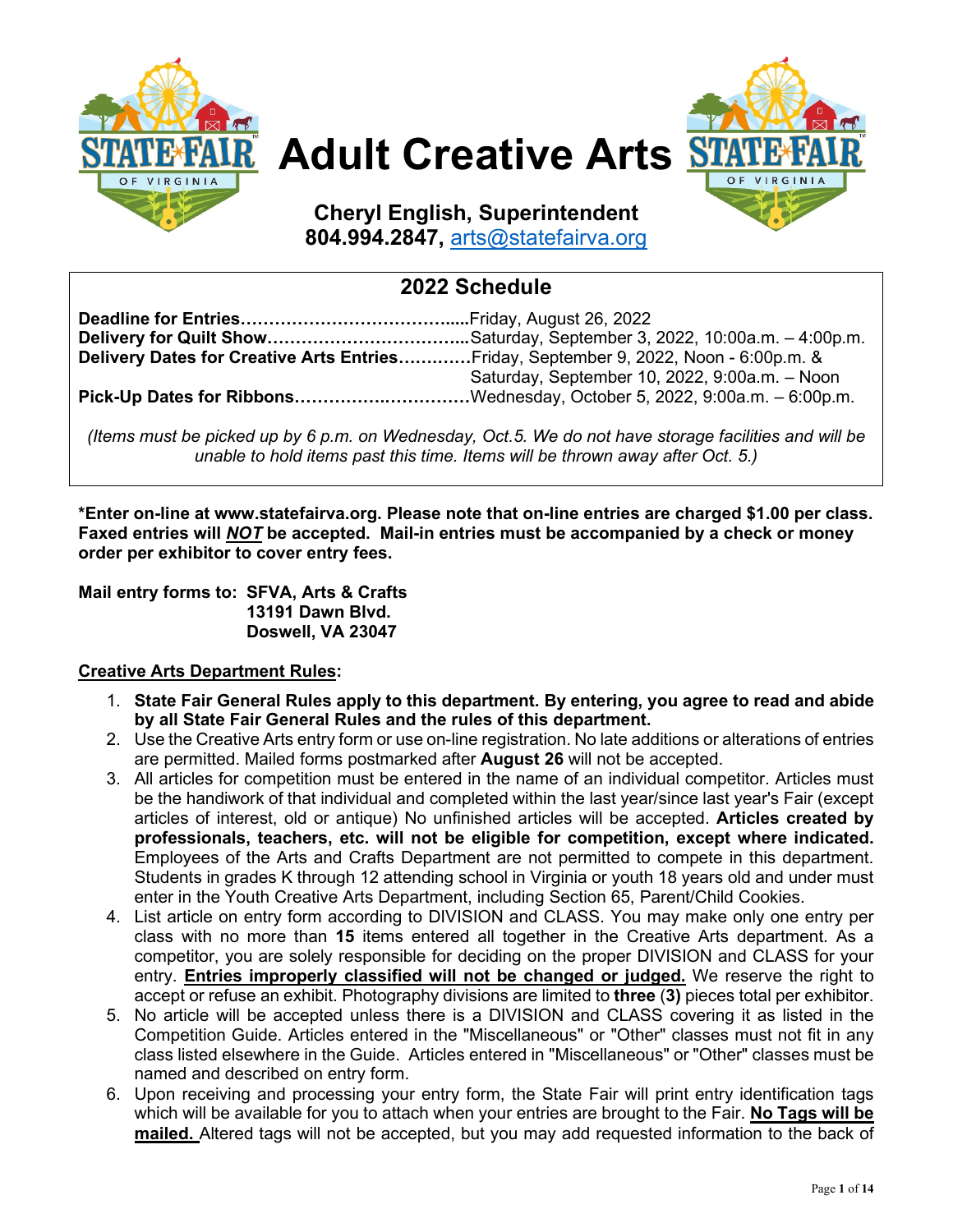the tag. If the item is original or unusual, please include that information on the BACK of the tag. Items consisting of multiple parts must be connected, mounted or stabilized in some way to keep all pieces together. You must retain "claim check" part of entry tag to claim article on pick-up days.

- 7. Where there is only one item entered in a class, a blue ribbon, if merited, will be awarded. Where articles are not worthy of first prize, judges may, at their discretion, award a ribbon of such grade as the article deserves.
- 8. Entries in this department may be mailed in instead of delivered in-person, but the Fair will not be responsible for any loss, damage or breakage. Packages must be received by **Friday, Sept. 9**. To have exhibit returned by mail, **return shipping instructions VIA The Arts Shipping Return Form must accompany the package** as well as \$15.00 to cover handling at the Fair and \$20.00 for return shipping **(\$35 total/package**). Ship items to: SFVA, Derby House - Arts & Crafts, 13191 Dawn Blvd., Doswell, VA 23047.
- 9. The Fair assumes no responsibility in case of loss or damage to exhibited items from any cause. Any insurance desired on an entry must be carried by the individual who entered it. No one will be allowed to set up, remove, handle or rearrange exhibits. Security will be provided. Every possible care will be taken to protect the exhibit and competitor's materials. All articles will be entirely under the control and jurisdiction of the State Fair of Virginia until pick-up days.
- 10. If space does not permit a display of all entries, those without ribbons will be stored until day of return. **No materials will be released before 9 A.M., Wednesday, October 5, 2022. The Creative Arts Department will not be responsible for articles left after 6 P.M., Wednesday, Oct. 5. We do NOT have year-round storage facilities; items will be thrown away after 6 P. M. on Wednesday, Oct. 5.**

## **SPECIAL POPULATIONS - (no entry fees for these divisions)**

**Individuals with special needs are invited to enter in any sections they desire. In addition, we offer the following special sections:** 

**Therapeutic Recreation** -The State Fair of Virginia encourages participants in programs serving the disabled, nursing homes and hospitals to exhibit and compete with each other in the Therapeutic Recreation Section. Entries are to be clearly labeled with the name of the institution or program and the name of the competitor on each entry form. Because of limited display area, we ask that individuals enter no more than two items in this section.

**Senior Citizens** - Senior citizens may compete in the special sections set up for seniors. Items entered in Sections 34 and 35, Senior Citizens 65 (80) years or older, must be the work of that person or in memory of the creator of the work. Seniors who compete in this section may also enter in the other Arts and Crafts sections as desired, up to the allowed 15 items total.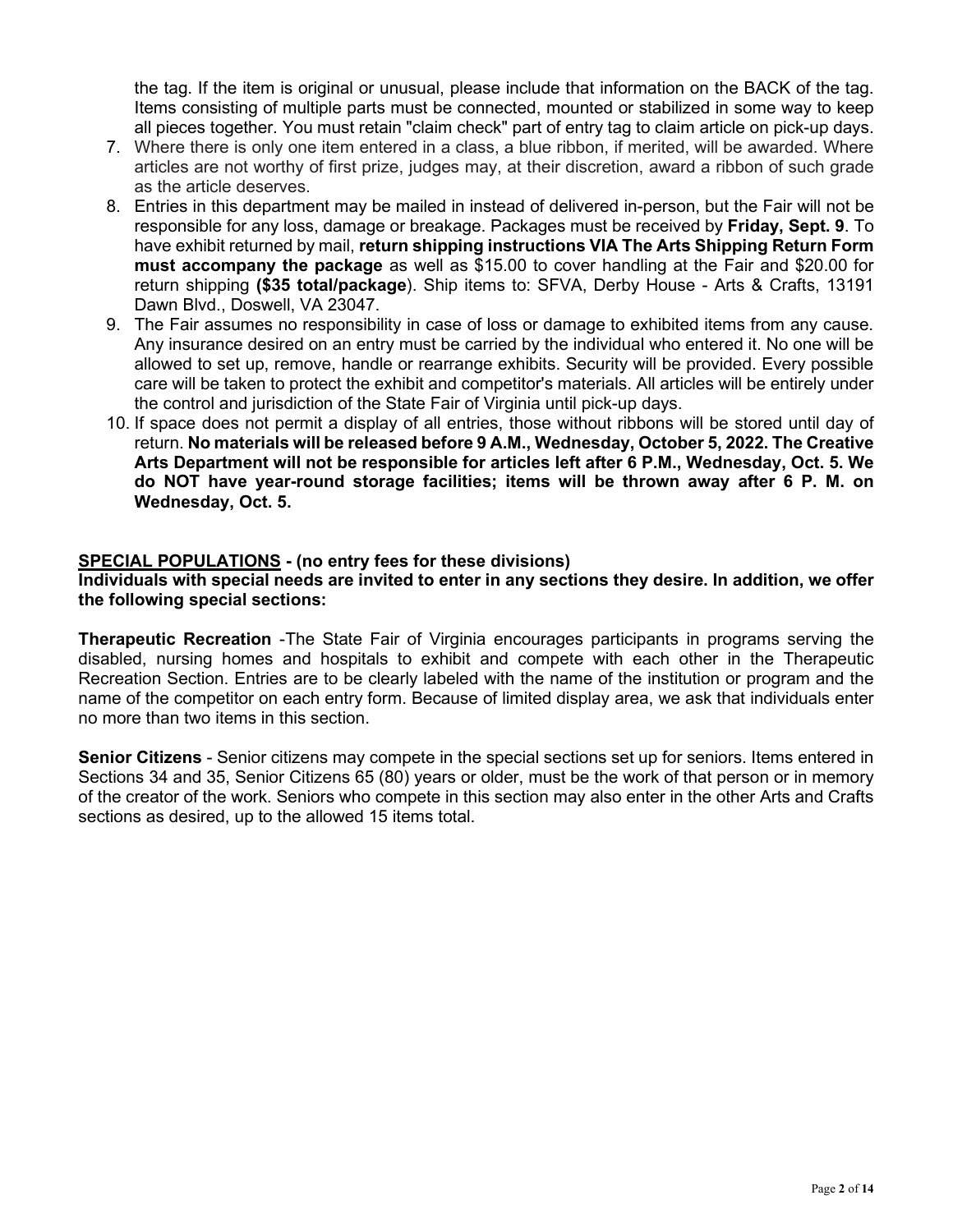# **Division 1: ART**

| <b>Awards</b>                              | 4 st    | 2nd    | 3 <sup>rd</sup> |  |
|--------------------------------------------|---------|--------|-----------------|--|
| <b>Each Class</b>                          | \$10.00 | \$5.00 | <b>Ribbon</b>   |  |
| <b>Best of Section: \$20 &amp; Rosette</b> |         |        |                 |  |

All pieces must be **properly framed** and **have wire for hanging attached.** Entry tag must be securely attached. The State Fair of Virginia reserves the right to reject any entry. Must be artist's original work. No art entry may be larger than 5'x5' due to space limitations.

# **Class**

1001 Acrylic or Oils on canvas or art board 1006 Sculpture (not painting) 1003 Pastels 1008 Other Artwork not listed<br>1004 Charcoal Pencil Pen and Ink 1009 Kits 1004 Charcoal, Pencil, Pen and Ink 1005 Mixed Media

1002 Water Colors or Acrylics on paper 1007 Painting on wood or other surface not listed

# **Division 2: PHOTOGRAPHY**

|  |  | Awards: | 1 <sup>st</sup> \$5.00 and Ribbon 2 <sup>nd</sup> Ribbon |  | 3 <sup>rd</sup> Ribbon | <b>Best of Section: \$20 &amp; Rosette</b> |
|--|--|---------|----------------------------------------------------------|--|------------------------|--------------------------------------------|
|--|--|---------|----------------------------------------------------------|--|------------------------|--------------------------------------------|

#### **Rules:**

1. Only **ONE** entry per person per class. Amateur photographers only. Prints may be made by commercial printers. Besides basic post-processing such as adjustment of brightness, contrast, color and sharpness, digital manipulations are NOT allowed (except in Class 2041 & 2042). Photo must be entrant's own work and must have been taken since the previous year's State Fair. **NOTE: Due to display space limitations, exhibitors are limited to three (3) pieces of photography total in Divisions 2A, 2B & 2C.**

#### 2. **Description of Classes**

**Portraits:** Depiction of a personality, head or full figure, posed or informal (not candid) where person is main interest.

**Human Interest:** Candids, people interacting, family moments

**Scenic and Architectural:** Landscapes, water, sunsets, buildings, roads, etc.

**Garden:** must include a person in a garden – either flower or vegetable

**Animals:** Wild or domestic, pets, birds, insects

**Still Life:** Inanimate objects, or life forms that don't move flowers, food, etc.

**Humor:** Make us laugh! Any subject; color, black and white, or alternative process may be used.

**Digital Manipulation:** Go digital! Any subject; digitally manipulated photograph. Manipulated image must be an original scanned work(s) of art by the exhibitor, with the finished work of art being designed as to not copy an original photograph or work of art by another person. The submitted work must reflect original intent by the submitting exhibitor.

- 3. All prints must be 5"x 7" and matted or mounted on matt board with a **white mat and finishing size of 8"x10".** No framed photos or poster board. Any entries that do not follow the guideline for proper matting will be disqualified.
- 4. Guidelines for judging: a. Impact b. Composition c. Lighting d. Simplicity

# *Photographs that show children must be accompanied by a signed release from the child's parent or legal*

|                                 |                                 | guardian. Please see page following entry form for waiver to be used. |
|---------------------------------|---------------------------------|-----------------------------------------------------------------------|
| <b>Division 2A:</b>             | Division 2B:                    | Division 2C: Other - no Best of Section                               |
| <b>Black &amp; White</b>        | Color                           | <b>Class</b>                                                          |
|                                 |                                 | 2040 Humor (5"x7")                                                    |
| <b>Human Interest</b>           | <b>Human Interest</b>           | 2041 Digital Manipulation (5"x7"- BLACK & WHITE)                      |
| 2002 (5" $\times$ 7")           | $2021(5" \times 7")$            | 2042 Digital Manipulation (5"x7" - COLOR)                             |
| <b>Scenic and Architectural</b> | <b>Scenic and Architectural</b> |                                                                       |
| $2003(5" \times 7")$            | 2022 (5" x 7")                  | *NOTE: Due to display space                                           |
| Garden                          | Garden                          | limitations, exhibitors are limited to 3                              |
| 2004 (5" x 7")                  | 2023 (5" x 7")                  | pieces of photography total in                                        |
| <b>Animals</b>                  | <b>Animals</b>                  |                                                                       |
| 2006 (5" x 7")                  | 2025 (5" x 7")                  | Divisions 2A, 2B & 2C. All photos                                     |
| <b>Still Life</b>               | <b>Still Life</b>               | must be 5"x7" and mounted or matted.                                  |
| $2009(5" \times 7")$            | 2028 (5" x 7")                  |                                                                       |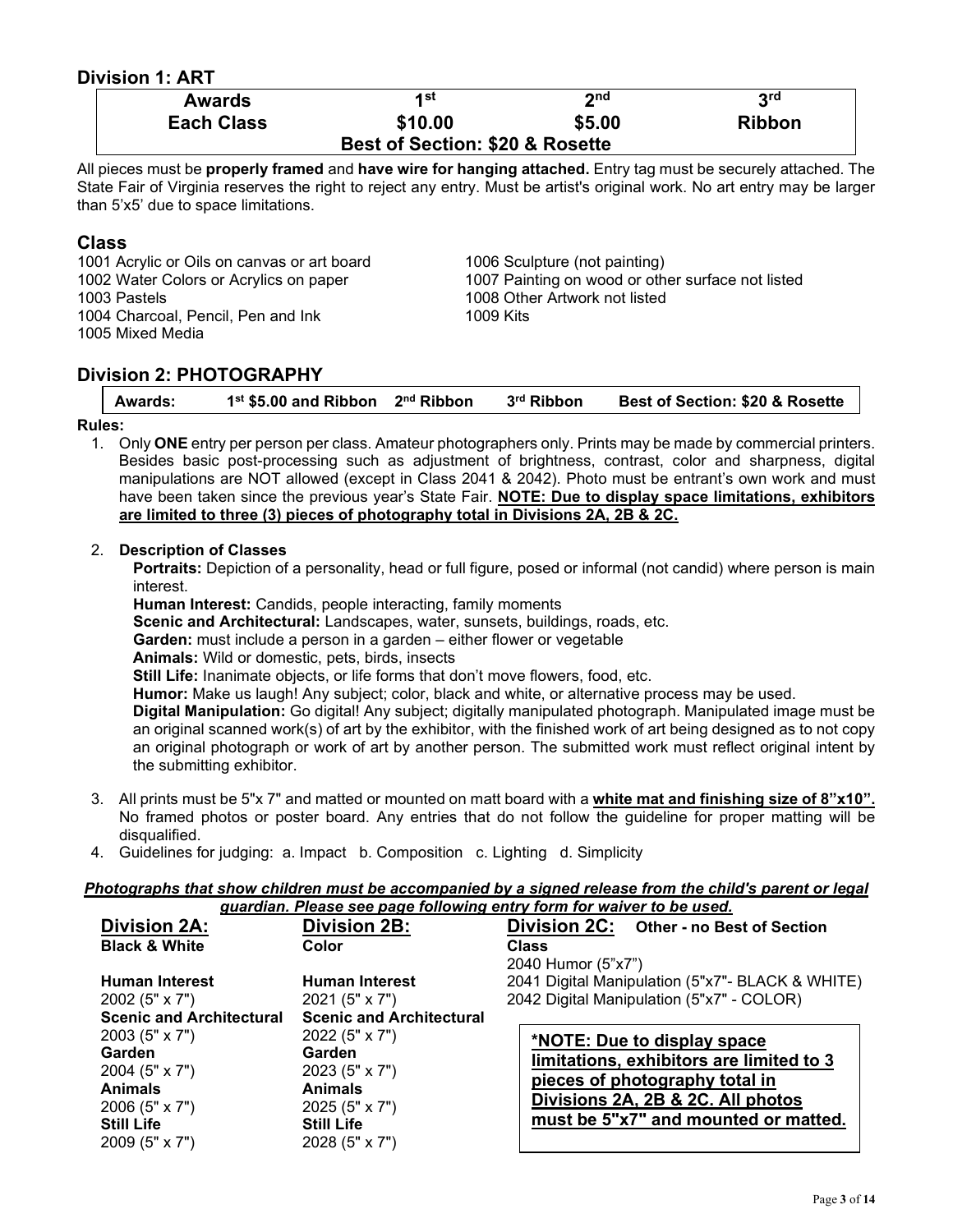# **State Fair of Virginia Quilt Show**

**All quilts must be delivered Saturday, September 3, 2021 10:00a.m. – 4:00p.m.**

# **State Fair Quilt Show Awards**

**Best In Show: \$200 & Rosette** 

# **Each Class: 1st Place - \$50 & Blue Rosette 2nd Place - \$30 & Red Rosette 3rd Place - \$20 & White Rosette**

# **Rules:**

**The quilt show is open to amateurs, professionals and seniors. Entry fee is \$5 per class.** Each quilt should have a 4" sleeve (for hanging purposes) sewn onto the back side of the quilt as close to the top edge as possible, before they are delivered to the Fair. Please sew the sleeve on top and bottom of the sleeve. **\*\*QUILTS WILL NOT BE DISPLAYED WITHOUT A SLEEVE.** 

For fairness in judging, please stitch a piece of fabric covering the name of the competitor before delivering the quilt to the Fair.

- All quilts must be clean, free of smoke or odor, constructed of fabric and quilted.
- All entries must have been completed within 3 years of the Fair entered and have never competed at a State Fair.
- There is a limit of one quilt per person, per class. A quilt may be entered in only one class.
- Quilts that do not meet these requirements will not be judged or displayed. These competitors will be notified. Entries submitted in the wrong category will be evaluated and displayed, but will not receive an award.
- **Please include quilt dimensions** in description field of entry form.
- Special  $1^{st}$ ,  $2^{nd}$  and  $3^{rd}$  placing for longarm quilter across classes 3, 5-17. Please include individual name or company when entering to be included in competition.

# **Division 6**

# **Class**

- 6001 Machine pieced, hand quilted (must be quilted entirely by hand).
- 6002 Machine pieced, machine quilted (domestic).
- 6003A Machine pieced, machine quilted (longarm). Up to full size.
- 6003B Machine pieced, machine quilted (longarm). Queen & King
- 6004 Hand pieced, hand quilted
- 6005 Appliqued by hand
- 6006 Appliqued by machine
- 6007 Mixed techniques both piecing and applique are used to develop the quilt top or the quilt is constructed using one special technique such as a whole cloth quilt with or without trapunto, embroidered, or other surface design technique
- 6008 Wall Hanging or Art Quilt not intended for use as bedding
- 6009 Crib or other small bed quilt, smaller than twin bed size
- 6010 Novelty quilt YoYo, Cathedral, or Tied
- 6011 Kits, quilt made from a kit or BOM (Block of the Month).
- 6012 Quilt fashioned from Used Clothing
- 6013 Special Occasion, Holiday or Virginia<br>6015 Quilt of Valor
- Quilt of Valor
- 6017 English Paper Piecing
- 6018 Modern Quilt
- 6019 Blue Ribbon County Fair winner (blue ribbon must be included with entry)<br>6020 Doll Quilts\* **Awards:** 1<sup>st</sup> Place \$20 2<sup>nd</sup> Place \$10
- 6020 Doll Quilts\* **Awards:** 1st Place \$20 2nd Place \$10 3rd Place \$5 6021 Quilted Handbag or Tote **Awards:** 1st Place - \$20 2nd Place - \$10 3rd Place - \$5 6022 Quilted Pillow **Awards:** 1<sup>st</sup> Place - \$20

\*Dimensions not to exceed 25"x25".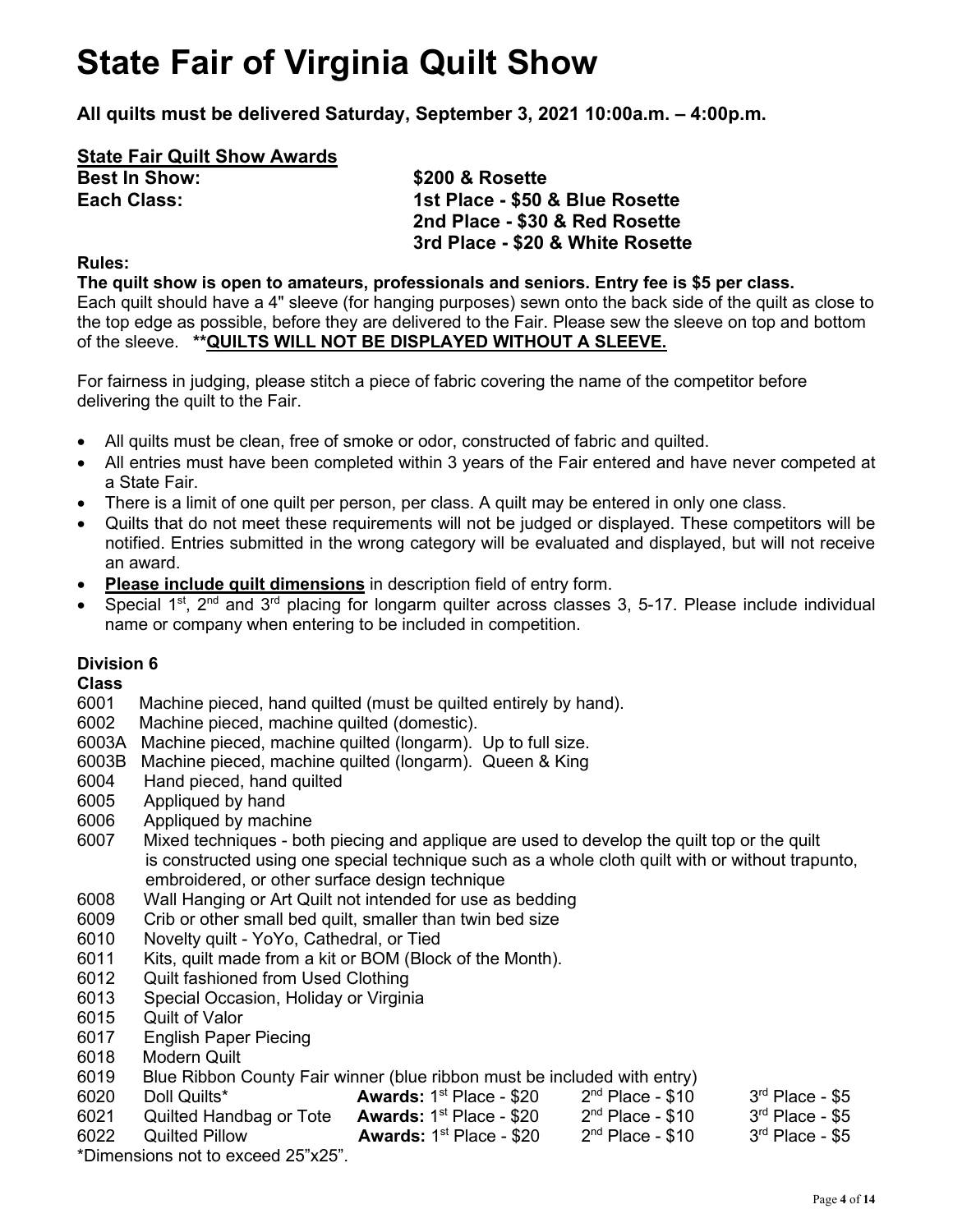# **Barn Quilt Contest**

# **Division 6, Class 6014**

# **Your Choice of Pattern**

This geometric-based square is the perfect opportunity to explore your quilting creativity and turn it into a stunning square that will stop fairgoers in their tracks.



Barn quilts were originally conceived as a way to encourage economic development by promoting agri-tourism and local businesses while bringing travelers to rural areas. While quilts are usually made up of a series of squares of the same pattern pieced together, a barn quilt is always a single square.

# **\*\*All quilts must be delivered: Saturday, September 4, 2021 10am-4pm\*\***

# **Awards:**

 $1<sup>st</sup>$  Place  $-$  \$20  $2<sup>nd</sup>$  Place  $-$  \$10  $3<sup>rd</sup>$  Place  $-$  \$5

# **Contest Details:**

- Only one square, with backing, batting and bound should be submitted (must be square).
- The finished square should be no smaller than 12" by 12" and no larger than 18" by 18".
- The finished square can be quilted or tied.
- The finished square should be pieced, not appliqued.
- The finished square can be hand- or machine sewn.
- The finished square can only contain geometric shapes.
- Entry must be completed by the exhibitor.
- Entry must be family-friendly.
- $\bullet$  1<sup>st</sup>, 2<sup>nd</sup>, and 3<sup>rd</sup> place squares become the property of the State Fair of Virginia.

**Entry Deadline:** August 26, 2022. Please enter online at www.StateFairVa.org.

# **Judging Criteria:**

| Overall Design | 40 |
|----------------|----|
| Creativity     | 35 |
| Craftsmanship  | 25 |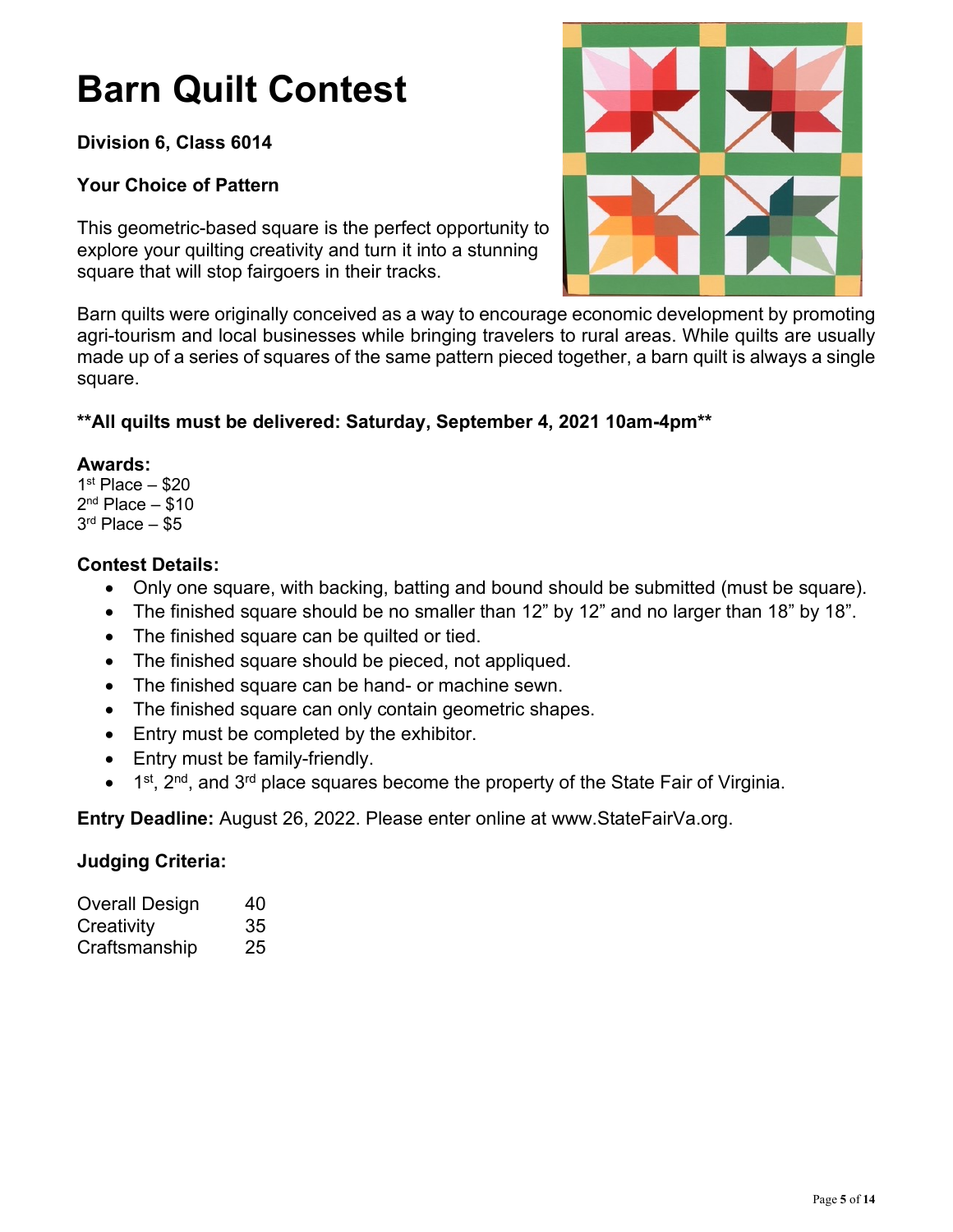# **Division 7: EMBROIDERY AND NEEDLEWORK**

| Awards                                     | 1st    | 2nd           | 3rd           |  |
|--------------------------------------------|--------|---------------|---------------|--|
| <b>Each Class</b>                          | \$5.00 | <b>Ribbon</b> | <b>Ribbon</b> |  |
| <b>Best of Section: \$20 &amp; Rosette</b> |        |               |               |  |

Judged on workmanship, appearance, design, beauty and originality, appropriateness, harmony of colors, and material. **No machine embroidery** should be entered in this section. In counted cross stitch, ALL CROSSES MUST BE GOING IN THE SAME DIRECTION in order to be judged All plastic canvas must be entered in class 7018. All articles must be finished and ready for use either as a framed picture, a pillow, or appropriate use as a tray insert or article of clothing.

**In classes 7001, 7002 and 7003**, the majority of the design should be counted cross stitch; otherwise, it should go in Class 7013.

All articles should be clean and pressed. Pictures should be framed and ready for hanging. If using non-glare glass, make certain it does not have etching.

# **Class**

7001 Counted cross stitch on Aida 5-16 count 7002 Counted cross stitch on Aida 18 or smaller count

- 7003 Counted cross stitch on other than Aida 7004 Petite Point
- 7005 Needlepoint Framed Picture
- 7006 Needlepoint Other
- 7007 Crewel or Needlepoint Handbag
- 7008 Surface Embroidery Pillow Top
- 7009 Surface Embroidery Framed Picture
- 7010 Crewel Wool Embroidery on Linen Fabric
- 7011 Surface Embroidery or Crewel Other
- 7012 Candle Wicking
- 7013 Counted Thread other than Cross Stitch or needlepoint
- 7014 Table Linens any Form of Needle work
- 7015 Monograms
- 7016 Smocking no clothing
- 7017 Any Needlework Original Design
- 7018 Plastic Canvas Needlepoint
- 7019 Silk Ribbon
- 7020 Silk
- 7021 Silk and Metal
- *(Smocked clothing entries should be entered in Division 9.)*

|    | <b>Division 8: ART, WEARABLE</b><br><b>Decorated Clothing - any medium</b>                       |
|----|--------------------------------------------------------------------------------------------------|
|    | 2nd<br><b>Awards</b><br>1st<br>3rd                                                               |
|    | \$5.00<br>Ribbon<br><b>Each Class</b><br><b>Ribbon</b><br>Best of Section: \$20 & Rosette        |
|    | <b>Class</b>                                                                                     |
|    | 8001 Machine embroidered, specify item                                                           |
| ý  | 8002 Mixed techniques, single garment, specify                                                   |
|    | item and techniques                                                                              |
|    | 8003 Mixed techniques, ensemble, specify item                                                    |
| J. | and techniques                                                                                   |
|    | 8004 Non-quilted, sewn, may be pieced, single<br>garment, specify item and technique(s)          |
|    | 8005 Non-quilted, sewn, may be pieced,                                                           |
|    | ensemble, specify item and technique(s)                                                          |
|    | 8006 Quilted (layers of fabric, stitched together),                                              |
|    | single garment, specify item                                                                     |
|    | 8007 Any other technique, single garment,<br>specify item and technique(s)                       |
|    | 8008 Any other technique, ensemble, specify                                                      |
|    | item and technique(s)                                                                            |
| s  | 8009 Professional, single garment, specify item                                                  |
| ļ  | and technique(s)<br>8010 Professional, ensemble, specify item and                                |
|    | technique(s)                                                                                     |
|    |                                                                                                  |
|    | <b>Division 9: SEWING</b>                                                                        |
|    | Awards:<br>1st<br>2nd<br>3rd                                                                     |
|    | \$5.00<br><b>Each Class</b><br><b>Ribbon</b><br><b>Ribbon</b><br>Best of Section: \$20 & Rosette |
|    | Judged on general appearance, design and                                                         |
|    | color, material used, and workmanship.                                                           |
|    |                                                                                                  |
|    | <b>Class</b>                                                                                     |
|    | 9001 Infant's Wear<br>9002 Christening Outfit                                                    |
|    |                                                                                                  |

- 9003 Child's Casual Wear
- 9004 Child's Formal Wear
- 9005 Child's Machine-made Dress
- 9006 Adult's Machine-made Dress
- 9007 Adult's Wedding Dress
- 9008 Adult's Formal Dress
- 9010 Apron, Any Style
- 9011 Article of Wearing Other Machine Made
- 9012 Article of Household Furnishings
- 9013 Smocked Clothing9014 Pillow
- 9015 Period Costumes
- 9016 Purse
- 9017 Flag or Banner
- 9018 Other Sewing (must describe article)
- 9019 Fidget Mat
- 9020 Fidget Apron
- 9021 Fidget Pillow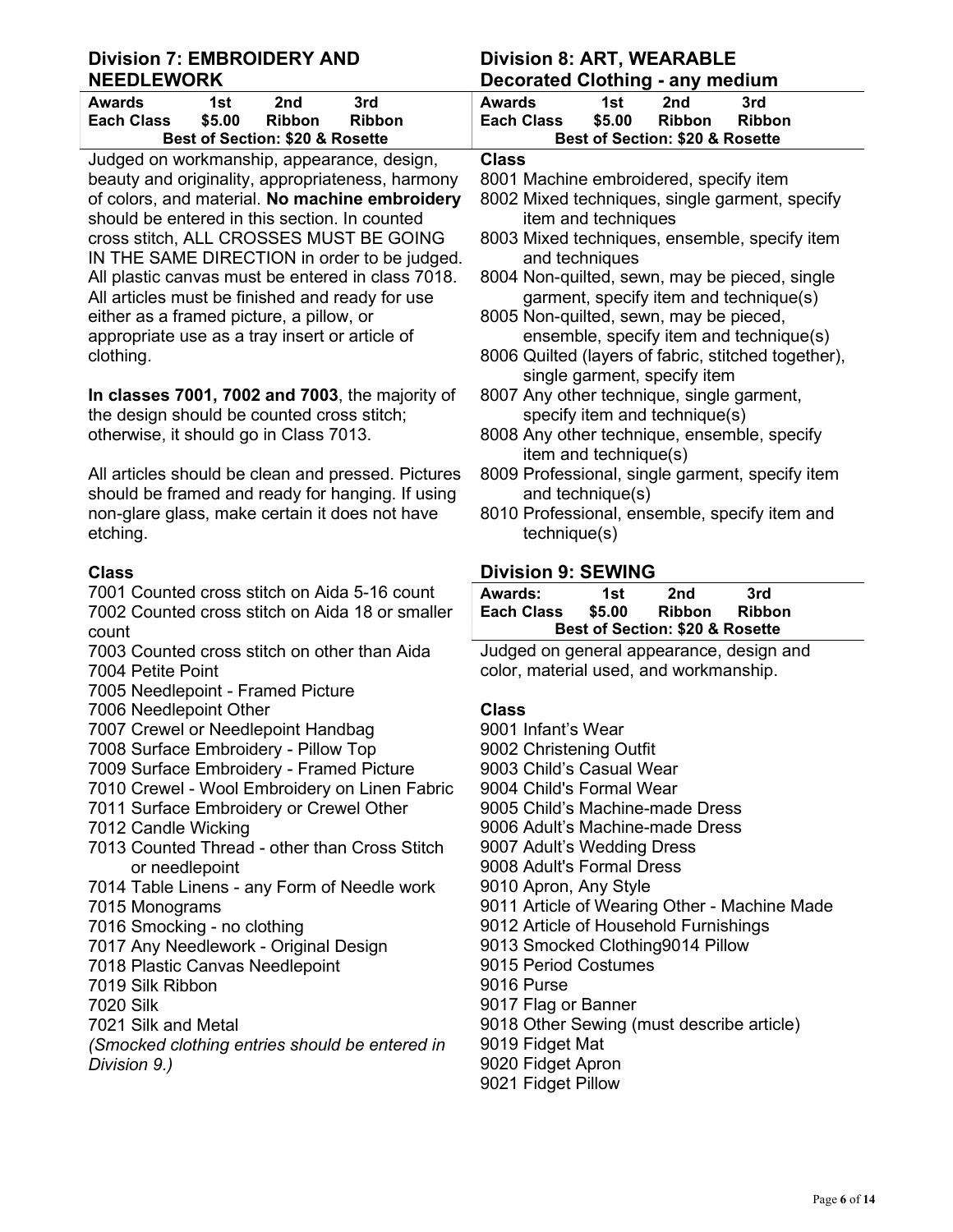| <b>Division 13: KNITTING</b>                           | <b>Division 16: HAND-SPINNING</b>                                                                                              |
|--------------------------------------------------------|--------------------------------------------------------------------------------------------------------------------------------|
| 3rd<br><b>Awards</b><br>2nd<br>1st                     | <b>Awards</b><br>1st<br>2nd<br>3rd                                                                                             |
| \$5.00<br><b>Each Class</b><br>Ribbon<br><b>Ribbon</b> | \$5.00<br><b>Each Class</b><br><b>Ribbon</b><br><b>Ribbon</b>                                                                  |
| Best of Section: \$20 & Rosette                        | Best of Section: \$20 & Rosette                                                                                                |
| <b>Class</b>                                           | All entries must be labeled with name of fiber, approximate<br>proportions of fiber types in blends (i.e. 70% wool, 30% silk), |
| 1301 Afghan                                            | preparation method, dye (if dyed), breed of animal if known,                                                                   |
| 1302 Baby Afghan                                       | number of plies, equipment used and proposed use of finished                                                                   |
| 1303 Baby Set<br>1304 Sweater- Child's                 | yarn (knitting, weaving crochet, lace, etc.)                                                                                   |
| 1305 Sweater- Man's                                    | Example: 50% wool, 47% mohair, 3% lurex in a commercially dyed                                                                 |
| 1306 Sweater- Woman's                                  | and carded batt, recarded to blend colors on a drum carder and                                                                 |
| 1307 Vest or Sleeveless Sweater                        | spun as a 2-ply spiral novelty yarn on a flyer wheel. Use:                                                                     |
| 1308 Gloves or Mittens (a pair)                        | handknitting yarn.                                                                                                             |
| 1309 Socks (a pair)                                    |                                                                                                                                |
| 1310 Hat or Cap                                        | <b>Class</b>                                                                                                                   |
| 1311 Shawl/Stole/Poncho                                | 1601 Wool, 2-3 oz. skein, dyed or undyed. Name breed if known.                                                                 |
| 1312 Knitted item- felted                              | 1602 Natural Cellulose Fiber: cotton, flax, ramie, hemp.<br>1-2 oz. skein, dyed or undyed, or blends of these fibers.          |
| 1313 Scarf                                             | 1603 Luxury Fibers: silk, alpaca, Ilama, vicuna, camel, angora                                                                 |
| 1314 Other knitted item not listed above               | (rabbit), mohair, cashmere, cash Góra, qivut, pet hair,                                                                        |
|                                                        | superfine wools, dyed or undyed, or blends of these fibers,                                                                    |
| <b>Division 14: CROCHETING</b>                         | 1 oz. skein.                                                                                                                   |
| 3rd<br><b>Awards</b><br>1st<br>2nd                     | 1604 Novelty Yarns: well-constructed yarns using a defined                                                                     |
| \$5.00<br>Ribbon<br><b>Each Class</b><br><b>Ribbon</b> | technique (name technique), demonstrating consistency,                                                                         |
| Best of Section: \$20 & Rosette                        | control and good design. 1-2oz. skein. Examples are<br>corespun, bouclé, spiral, slub, tufted. May contain up to               |
| <b>Class</b>                                           | 50% synthetic or mill-spun elements.                                                                                           |
| 1401 Table or Luncheon Cloth                           | 1605 Hand Dyeing: 2 oz. skein of handspun natural fiber yarn                                                                   |
| 1402 Bedspread                                         | (1-2 oz. cellulose or luxury fibers), indicate dye used and                                                                    |
| 1403 Household Accessory                               | technique. Examples: Fiber reactive dyes applied directly                                                                      |
| 1404 Afghan                                            | on silk caps, steam set; wool fleece vat dyed in weld, skein                                                                   |
| 1405 Afghan, "Granny"                                  | over dyed with indigo.                                                                                                         |
| 1406 Afghan Stitch with Applied Design                 | 1606 Spinner's Workbasket: 8 oz. or more handspun yarn to                                                                      |
| 1407 Baby Afghan                                       | complete a specific project with tools, findings, etc.                                                                         |
| 1408 Baby Set                                          | attractively arranged. Must include pattern, sketch, swatch,<br>or directions for proposed project.                            |
| 1409 Wearing Apparel                                   | 1607 Finished Wearable - Handspun                                                                                              |
| 1410 Fashion Accessories                               | 1608 Spinner's Choice: Any other fiber craft item from handspun                                                                |
| 1411 Doll Apparel                                      | or unspun textile fibers. May include rugs, towels, tapestry,                                                                  |
| 1412 Other Crochet Item                                | bags, felted fibers, jewelry, etc.                                                                                             |
|                                                        | 1609 Modern Techno Fibers - Soy silk, nylon flash, ingeo,                                                                      |
| <b>Division 15: WEAVING</b>                            | bamboo etc. 1-2 oz. skein.                                                                                                     |
| <b>Awards</b><br>3rd<br>1st<br>2nd                     |                                                                                                                                |
| \$5.00<br><b>Each Class</b><br>Ribbon<br>Ribbon        |                                                                                                                                |
| Best of Section: \$20 & Rosette                        |                                                                                                                                |
| <b>Class</b>                                           |                                                                                                                                |
| 1501 Loom woven luncheon mats (set 4)                  |                                                                                                                                |
| 1502 Loom woven towel                                  |                                                                                                                                |
| 1503 Loom woven coverlet or                            |                                                                                                                                |

- contemporary bedspread
- 1504 Loom woven afghan or baby blanket
- 1505 Woven bag (on loom or off loom)
- 1506 Hand or loom woven wall hanging, screen or wall divider
- 1507 Loom woven rug
- 1508 Loom woven wearing apparel or accessory
- 1509 Loom woven article, other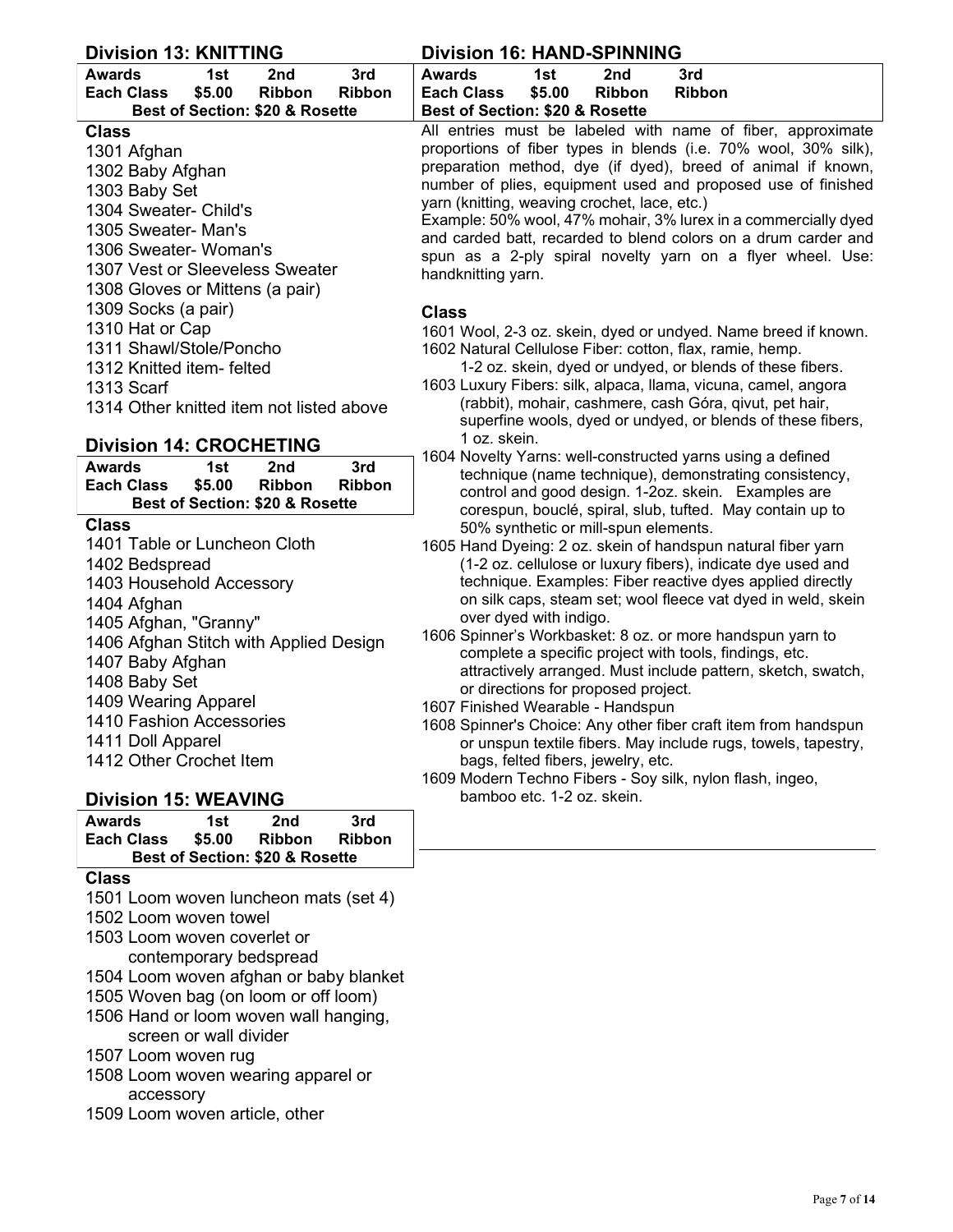| <b>Division 23: HANDCRAFTS</b><br>3rd<br><b>Awards</b><br>1st<br>2nd<br>\$5.00<br><b>Ribbon</b><br><b>Ribbon</b><br><b>Each Class</b><br>1st<br><b>Awards</b><br>2nd<br>3rd<br>Best of Section: \$20 & Rosette<br><b>Each Class</b><br>\$5.00<br><b>Ribbon</b><br><b>Ribbon</b><br><b>Class</b><br>Best of Section: \$20 & Rosette<br>1901 Sculpture<br>Articles in this section are judged on their entirety.<br>1902 Décor<br>Name article in Class 2330 on your entry form.<br>1903 Artwork<br>Enter Holiday Crafts in Division 36.<br>1904 Wearable<br>1905 Accessory<br><b>Class</b><br>2302 Calligraphy<br>2303 Ceramic Painting<br><b>Division 21: BASKETRY</b><br>2304 Decorated Containers<br>3rd<br><b>Awards</b><br>1st<br>2nd<br>2305 Egg Craft - not holiday theme<br>\$5.00<br><b>Each Class</b><br><b>Ribbon</b><br>Ribbon<br>2306 Decorated Straw Hat<br>Best of Section: \$20 & Rosette<br>Amateurs & Professionals allowed in this Division.<br>2307 Decorative Lamp<br>On a 3 x 5 card, in 25 words or less, type or<br>2308 Decoupage<br>print a descriptive statement including<br>2309 Beach Themed Décor<br>materials used and special techniques<br>2318 Porcelain Painting<br>employed. Do not include the weaver's name<br>2320 Silk Flower Arrangement<br>2321 Stained Glass<br><b>Class</b><br>2322 Wall or Door Arrangement<br>2101 Flat Reed (also includes Flat/Oval)<br>2328 Quilling<br>2102 Hardwoods (oak, maple, ash, etc.)<br>2330 Other craft item not listed (describe)<br>2103 Wire and Textile (wire, waxed linen, waxed<br>2331 Locker Hooked Item<br>cotton, paper, etc.)<br>2104 Mixed Media<br>2105 Wicker (round reed, willow, anything woven<br>"wicker" style)<br>2106 Coiled (basket woven with coiling technique<br>- pine needles, sweetgrass, cords, grasses, etc.)<br>2107 Ribbed (any material woven with a "Rib"<br>technique)<br>2108 Mold Woven (Nantuckets, Shakers, etc.)<br>2109 Miniature (4" or less)<br>2110 Other not listed<br>2111 Locker Hooked Basket<br><b>Division 22: BUTTONS</b><br><b>Awards</b><br>1st<br>2nd<br>3rd<br>\$5.00<br><b>Each Class</b><br>Ribbon<br><b>Ribbon</b><br>Best of Section: \$20 & Rosette<br><b>Class</b><br>2201 Button Collection (mounted for display)<br>2202 Button Sampler<br>2203 Button picture (or design)<br>2204 Frame decorated with buttons<br>2205 Box or Purse decorated with buttons<br>2206 Clothing decorated with buttons<br>2207 Jewelry (pins, earrings, etc.)<br>2208 Ornament of or using buttons<br>2209 Toy using buttons | <b>Division 19: Felt</b> |  |
|------------------------------------------------------------------------------------------------------------------------------------------------------------------------------------------------------------------------------------------------------------------------------------------------------------------------------------------------------------------------------------------------------------------------------------------------------------------------------------------------------------------------------------------------------------------------------------------------------------------------------------------------------------------------------------------------------------------------------------------------------------------------------------------------------------------------------------------------------------------------------------------------------------------------------------------------------------------------------------------------------------------------------------------------------------------------------------------------------------------------------------------------------------------------------------------------------------------------------------------------------------------------------------------------------------------------------------------------------------------------------------------------------------------------------------------------------------------------------------------------------------------------------------------------------------------------------------------------------------------------------------------------------------------------------------------------------------------------------------------------------------------------------------------------------------------------------------------------------------------------------------------------------------------------------------------------------------------------------------------------------------------------------------------------------------------------------------------------------------------------------------------------------------------------------------------------------------------------------------------------------------------------------------------------------------------------------------------------------------------------------------------------------------------------------------------------------------------------------------------------------------------------------------------------------|--------------------------|--|
|                                                                                                                                                                                                                                                                                                                                                                                                                                                                                                                                                                                                                                                                                                                                                                                                                                                                                                                                                                                                                                                                                                                                                                                                                                                                                                                                                                                                                                                                                                                                                                                                                                                                                                                                                                                                                                                                                                                                                                                                                                                                                                                                                                                                                                                                                                                                                                                                                                                                                                                                                      |                          |  |
|                                                                                                                                                                                                                                                                                                                                                                                                                                                                                                                                                                                                                                                                                                                                                                                                                                                                                                                                                                                                                                                                                                                                                                                                                                                                                                                                                                                                                                                                                                                                                                                                                                                                                                                                                                                                                                                                                                                                                                                                                                                                                                                                                                                                                                                                                                                                                                                                                                                                                                                                                      |                          |  |
|                                                                                                                                                                                                                                                                                                                                                                                                                                                                                                                                                                                                                                                                                                                                                                                                                                                                                                                                                                                                                                                                                                                                                                                                                                                                                                                                                                                                                                                                                                                                                                                                                                                                                                                                                                                                                                                                                                                                                                                                                                                                                                                                                                                                                                                                                                                                                                                                                                                                                                                                                      |                          |  |
|                                                                                                                                                                                                                                                                                                                                                                                                                                                                                                                                                                                                                                                                                                                                                                                                                                                                                                                                                                                                                                                                                                                                                                                                                                                                                                                                                                                                                                                                                                                                                                                                                                                                                                                                                                                                                                                                                                                                                                                                                                                                                                                                                                                                                                                                                                                                                                                                                                                                                                                                                      |                          |  |
|                                                                                                                                                                                                                                                                                                                                                                                                                                                                                                                                                                                                                                                                                                                                                                                                                                                                                                                                                                                                                                                                                                                                                                                                                                                                                                                                                                                                                                                                                                                                                                                                                                                                                                                                                                                                                                                                                                                                                                                                                                                                                                                                                                                                                                                                                                                                                                                                                                                                                                                                                      |                          |  |
|                                                                                                                                                                                                                                                                                                                                                                                                                                                                                                                                                                                                                                                                                                                                                                                                                                                                                                                                                                                                                                                                                                                                                                                                                                                                                                                                                                                                                                                                                                                                                                                                                                                                                                                                                                                                                                                                                                                                                                                                                                                                                                                                                                                                                                                                                                                                                                                                                                                                                                                                                      |                          |  |
|                                                                                                                                                                                                                                                                                                                                                                                                                                                                                                                                                                                                                                                                                                                                                                                                                                                                                                                                                                                                                                                                                                                                                                                                                                                                                                                                                                                                                                                                                                                                                                                                                                                                                                                                                                                                                                                                                                                                                                                                                                                                                                                                                                                                                                                                                                                                                                                                                                                                                                                                                      |                          |  |
|                                                                                                                                                                                                                                                                                                                                                                                                                                                                                                                                                                                                                                                                                                                                                                                                                                                                                                                                                                                                                                                                                                                                                                                                                                                                                                                                                                                                                                                                                                                                                                                                                                                                                                                                                                                                                                                                                                                                                                                                                                                                                                                                                                                                                                                                                                                                                                                                                                                                                                                                                      |                          |  |
|                                                                                                                                                                                                                                                                                                                                                                                                                                                                                                                                                                                                                                                                                                                                                                                                                                                                                                                                                                                                                                                                                                                                                                                                                                                                                                                                                                                                                                                                                                                                                                                                                                                                                                                                                                                                                                                                                                                                                                                                                                                                                                                                                                                                                                                                                                                                                                                                                                                                                                                                                      |                          |  |
|                                                                                                                                                                                                                                                                                                                                                                                                                                                                                                                                                                                                                                                                                                                                                                                                                                                                                                                                                                                                                                                                                                                                                                                                                                                                                                                                                                                                                                                                                                                                                                                                                                                                                                                                                                                                                                                                                                                                                                                                                                                                                                                                                                                                                                                                                                                                                                                                                                                                                                                                                      |                          |  |
|                                                                                                                                                                                                                                                                                                                                                                                                                                                                                                                                                                                                                                                                                                                                                                                                                                                                                                                                                                                                                                                                                                                                                                                                                                                                                                                                                                                                                                                                                                                                                                                                                                                                                                                                                                                                                                                                                                                                                                                                                                                                                                                                                                                                                                                                                                                                                                                                                                                                                                                                                      |                          |  |
|                                                                                                                                                                                                                                                                                                                                                                                                                                                                                                                                                                                                                                                                                                                                                                                                                                                                                                                                                                                                                                                                                                                                                                                                                                                                                                                                                                                                                                                                                                                                                                                                                                                                                                                                                                                                                                                                                                                                                                                                                                                                                                                                                                                                                                                                                                                                                                                                                                                                                                                                                      |                          |  |
|                                                                                                                                                                                                                                                                                                                                                                                                                                                                                                                                                                                                                                                                                                                                                                                                                                                                                                                                                                                                                                                                                                                                                                                                                                                                                                                                                                                                                                                                                                                                                                                                                                                                                                                                                                                                                                                                                                                                                                                                                                                                                                                                                                                                                                                                                                                                                                                                                                                                                                                                                      |                          |  |
|                                                                                                                                                                                                                                                                                                                                                                                                                                                                                                                                                                                                                                                                                                                                                                                                                                                                                                                                                                                                                                                                                                                                                                                                                                                                                                                                                                                                                                                                                                                                                                                                                                                                                                                                                                                                                                                                                                                                                                                                                                                                                                                                                                                                                                                                                                                                                                                                                                                                                                                                                      |                          |  |
|                                                                                                                                                                                                                                                                                                                                                                                                                                                                                                                                                                                                                                                                                                                                                                                                                                                                                                                                                                                                                                                                                                                                                                                                                                                                                                                                                                                                                                                                                                                                                                                                                                                                                                                                                                                                                                                                                                                                                                                                                                                                                                                                                                                                                                                                                                                                                                                                                                                                                                                                                      |                          |  |
|                                                                                                                                                                                                                                                                                                                                                                                                                                                                                                                                                                                                                                                                                                                                                                                                                                                                                                                                                                                                                                                                                                                                                                                                                                                                                                                                                                                                                                                                                                                                                                                                                                                                                                                                                                                                                                                                                                                                                                                                                                                                                                                                                                                                                                                                                                                                                                                                                                                                                                                                                      |                          |  |
|                                                                                                                                                                                                                                                                                                                                                                                                                                                                                                                                                                                                                                                                                                                                                                                                                                                                                                                                                                                                                                                                                                                                                                                                                                                                                                                                                                                                                                                                                                                                                                                                                                                                                                                                                                                                                                                                                                                                                                                                                                                                                                                                                                                                                                                                                                                                                                                                                                                                                                                                                      |                          |  |
|                                                                                                                                                                                                                                                                                                                                                                                                                                                                                                                                                                                                                                                                                                                                                                                                                                                                                                                                                                                                                                                                                                                                                                                                                                                                                                                                                                                                                                                                                                                                                                                                                                                                                                                                                                                                                                                                                                                                                                                                                                                                                                                                                                                                                                                                                                                                                                                                                                                                                                                                                      |                          |  |
|                                                                                                                                                                                                                                                                                                                                                                                                                                                                                                                                                                                                                                                                                                                                                                                                                                                                                                                                                                                                                                                                                                                                                                                                                                                                                                                                                                                                                                                                                                                                                                                                                                                                                                                                                                                                                                                                                                                                                                                                                                                                                                                                                                                                                                                                                                                                                                                                                                                                                                                                                      |                          |  |
|                                                                                                                                                                                                                                                                                                                                                                                                                                                                                                                                                                                                                                                                                                                                                                                                                                                                                                                                                                                                                                                                                                                                                                                                                                                                                                                                                                                                                                                                                                                                                                                                                                                                                                                                                                                                                                                                                                                                                                                                                                                                                                                                                                                                                                                                                                                                                                                                                                                                                                                                                      |                          |  |
|                                                                                                                                                                                                                                                                                                                                                                                                                                                                                                                                                                                                                                                                                                                                                                                                                                                                                                                                                                                                                                                                                                                                                                                                                                                                                                                                                                                                                                                                                                                                                                                                                                                                                                                                                                                                                                                                                                                                                                                                                                                                                                                                                                                                                                                                                                                                                                                                                                                                                                                                                      |                          |  |
|                                                                                                                                                                                                                                                                                                                                                                                                                                                                                                                                                                                                                                                                                                                                                                                                                                                                                                                                                                                                                                                                                                                                                                                                                                                                                                                                                                                                                                                                                                                                                                                                                                                                                                                                                                                                                                                                                                                                                                                                                                                                                                                                                                                                                                                                                                                                                                                                                                                                                                                                                      |                          |  |
|                                                                                                                                                                                                                                                                                                                                                                                                                                                                                                                                                                                                                                                                                                                                                                                                                                                                                                                                                                                                                                                                                                                                                                                                                                                                                                                                                                                                                                                                                                                                                                                                                                                                                                                                                                                                                                                                                                                                                                                                                                                                                                                                                                                                                                                                                                                                                                                                                                                                                                                                                      |                          |  |
|                                                                                                                                                                                                                                                                                                                                                                                                                                                                                                                                                                                                                                                                                                                                                                                                                                                                                                                                                                                                                                                                                                                                                                                                                                                                                                                                                                                                                                                                                                                                                                                                                                                                                                                                                                                                                                                                                                                                                                                                                                                                                                                                                                                                                                                                                                                                                                                                                                                                                                                                                      |                          |  |
|                                                                                                                                                                                                                                                                                                                                                                                                                                                                                                                                                                                                                                                                                                                                                                                                                                                                                                                                                                                                                                                                                                                                                                                                                                                                                                                                                                                                                                                                                                                                                                                                                                                                                                                                                                                                                                                                                                                                                                                                                                                                                                                                                                                                                                                                                                                                                                                                                                                                                                                                                      |                          |  |
|                                                                                                                                                                                                                                                                                                                                                                                                                                                                                                                                                                                                                                                                                                                                                                                                                                                                                                                                                                                                                                                                                                                                                                                                                                                                                                                                                                                                                                                                                                                                                                                                                                                                                                                                                                                                                                                                                                                                                                                                                                                                                                                                                                                                                                                                                                                                                                                                                                                                                                                                                      |                          |  |
|                                                                                                                                                                                                                                                                                                                                                                                                                                                                                                                                                                                                                                                                                                                                                                                                                                                                                                                                                                                                                                                                                                                                                                                                                                                                                                                                                                                                                                                                                                                                                                                                                                                                                                                                                                                                                                                                                                                                                                                                                                                                                                                                                                                                                                                                                                                                                                                                                                                                                                                                                      |                          |  |
|                                                                                                                                                                                                                                                                                                                                                                                                                                                                                                                                                                                                                                                                                                                                                                                                                                                                                                                                                                                                                                                                                                                                                                                                                                                                                                                                                                                                                                                                                                                                                                                                                                                                                                                                                                                                                                                                                                                                                                                                                                                                                                                                                                                                                                                                                                                                                                                                                                                                                                                                                      |                          |  |
|                                                                                                                                                                                                                                                                                                                                                                                                                                                                                                                                                                                                                                                                                                                                                                                                                                                                                                                                                                                                                                                                                                                                                                                                                                                                                                                                                                                                                                                                                                                                                                                                                                                                                                                                                                                                                                                                                                                                                                                                                                                                                                                                                                                                                                                                                                                                                                                                                                                                                                                                                      |                          |  |
|                                                                                                                                                                                                                                                                                                                                                                                                                                                                                                                                                                                                                                                                                                                                                                                                                                                                                                                                                                                                                                                                                                                                                                                                                                                                                                                                                                                                                                                                                                                                                                                                                                                                                                                                                                                                                                                                                                                                                                                                                                                                                                                                                                                                                                                                                                                                                                                                                                                                                                                                                      |                          |  |
|                                                                                                                                                                                                                                                                                                                                                                                                                                                                                                                                                                                                                                                                                                                                                                                                                                                                                                                                                                                                                                                                                                                                                                                                                                                                                                                                                                                                                                                                                                                                                                                                                                                                                                                                                                                                                                                                                                                                                                                                                                                                                                                                                                                                                                                                                                                                                                                                                                                                                                                                                      |                          |  |
|                                                                                                                                                                                                                                                                                                                                                                                                                                                                                                                                                                                                                                                                                                                                                                                                                                                                                                                                                                                                                                                                                                                                                                                                                                                                                                                                                                                                                                                                                                                                                                                                                                                                                                                                                                                                                                                                                                                                                                                                                                                                                                                                                                                                                                                                                                                                                                                                                                                                                                                                                      |                          |  |
|                                                                                                                                                                                                                                                                                                                                                                                                                                                                                                                                                                                                                                                                                                                                                                                                                                                                                                                                                                                                                                                                                                                                                                                                                                                                                                                                                                                                                                                                                                                                                                                                                                                                                                                                                                                                                                                                                                                                                                                                                                                                                                                                                                                                                                                                                                                                                                                                                                                                                                                                                      |                          |  |
|                                                                                                                                                                                                                                                                                                                                                                                                                                                                                                                                                                                                                                                                                                                                                                                                                                                                                                                                                                                                                                                                                                                                                                                                                                                                                                                                                                                                                                                                                                                                                                                                                                                                                                                                                                                                                                                                                                                                                                                                                                                                                                                                                                                                                                                                                                                                                                                                                                                                                                                                                      |                          |  |
|                                                                                                                                                                                                                                                                                                                                                                                                                                                                                                                                                                                                                                                                                                                                                                                                                                                                                                                                                                                                                                                                                                                                                                                                                                                                                                                                                                                                                                                                                                                                                                                                                                                                                                                                                                                                                                                                                                                                                                                                                                                                                                                                                                                                                                                                                                                                                                                                                                                                                                                                                      |                          |  |
|                                                                                                                                                                                                                                                                                                                                                                                                                                                                                                                                                                                                                                                                                                                                                                                                                                                                                                                                                                                                                                                                                                                                                                                                                                                                                                                                                                                                                                                                                                                                                                                                                                                                                                                                                                                                                                                                                                                                                                                                                                                                                                                                                                                                                                                                                                                                                                                                                                                                                                                                                      |                          |  |
|                                                                                                                                                                                                                                                                                                                                                                                                                                                                                                                                                                                                                                                                                                                                                                                                                                                                                                                                                                                                                                                                                                                                                                                                                                                                                                                                                                                                                                                                                                                                                                                                                                                                                                                                                                                                                                                                                                                                                                                                                                                                                                                                                                                                                                                                                                                                                                                                                                                                                                                                                      |                          |  |
|                                                                                                                                                                                                                                                                                                                                                                                                                                                                                                                                                                                                                                                                                                                                                                                                                                                                                                                                                                                                                                                                                                                                                                                                                                                                                                                                                                                                                                                                                                                                                                                                                                                                                                                                                                                                                                                                                                                                                                                                                                                                                                                                                                                                                                                                                                                                                                                                                                                                                                                                                      |                          |  |
|                                                                                                                                                                                                                                                                                                                                                                                                                                                                                                                                                                                                                                                                                                                                                                                                                                                                                                                                                                                                                                                                                                                                                                                                                                                                                                                                                                                                                                                                                                                                                                                                                                                                                                                                                                                                                                                                                                                                                                                                                                                                                                                                                                                                                                                                                                                                                                                                                                                                                                                                                      |                          |  |
|                                                                                                                                                                                                                                                                                                                                                                                                                                                                                                                                                                                                                                                                                                                                                                                                                                                                                                                                                                                                                                                                                                                                                                                                                                                                                                                                                                                                                                                                                                                                                                                                                                                                                                                                                                                                                                                                                                                                                                                                                                                                                                                                                                                                                                                                                                                                                                                                                                                                                                                                                      |                          |  |
|                                                                                                                                                                                                                                                                                                                                                                                                                                                                                                                                                                                                                                                                                                                                                                                                                                                                                                                                                                                                                                                                                                                                                                                                                                                                                                                                                                                                                                                                                                                                                                                                                                                                                                                                                                                                                                                                                                                                                                                                                                                                                                                                                                                                                                                                                                                                                                                                                                                                                                                                                      |                          |  |
|                                                                                                                                                                                                                                                                                                                                                                                                                                                                                                                                                                                                                                                                                                                                                                                                                                                                                                                                                                                                                                                                                                                                                                                                                                                                                                                                                                                                                                                                                                                                                                                                                                                                                                                                                                                                                                                                                                                                                                                                                                                                                                                                                                                                                                                                                                                                                                                                                                                                                                                                                      |                          |  |
|                                                                                                                                                                                                                                                                                                                                                                                                                                                                                                                                                                                                                                                                                                                                                                                                                                                                                                                                                                                                                                                                                                                                                                                                                                                                                                                                                                                                                                                                                                                                                                                                                                                                                                                                                                                                                                                                                                                                                                                                                                                                                                                                                                                                                                                                                                                                                                                                                                                                                                                                                      |                          |  |
|                                                                                                                                                                                                                                                                                                                                                                                                                                                                                                                                                                                                                                                                                                                                                                                                                                                                                                                                                                                                                                                                                                                                                                                                                                                                                                                                                                                                                                                                                                                                                                                                                                                                                                                                                                                                                                                                                                                                                                                                                                                                                                                                                                                                                                                                                                                                                                                                                                                                                                                                                      |                          |  |
|                                                                                                                                                                                                                                                                                                                                                                                                                                                                                                                                                                                                                                                                                                                                                                                                                                                                                                                                                                                                                                                                                                                                                                                                                                                                                                                                                                                                                                                                                                                                                                                                                                                                                                                                                                                                                                                                                                                                                                                                                                                                                                                                                                                                                                                                                                                                                                                                                                                                                                                                                      |                          |  |
|                                                                                                                                                                                                                                                                                                                                                                                                                                                                                                                                                                                                                                                                                                                                                                                                                                                                                                                                                                                                                                                                                                                                                                                                                                                                                                                                                                                                                                                                                                                                                                                                                                                                                                                                                                                                                                                                                                                                                                                                                                                                                                                                                                                                                                                                                                                                                                                                                                                                                                                                                      |                          |  |
|                                                                                                                                                                                                                                                                                                                                                                                                                                                                                                                                                                                                                                                                                                                                                                                                                                                                                                                                                                                                                                                                                                                                                                                                                                                                                                                                                                                                                                                                                                                                                                                                                                                                                                                                                                                                                                                                                                                                                                                                                                                                                                                                                                                                                                                                                                                                                                                                                                                                                                                                                      |                          |  |
|                                                                                                                                                                                                                                                                                                                                                                                                                                                                                                                                                                                                                                                                                                                                                                                                                                                                                                                                                                                                                                                                                                                                                                                                                                                                                                                                                                                                                                                                                                                                                                                                                                                                                                                                                                                                                                                                                                                                                                                                                                                                                                                                                                                                                                                                                                                                                                                                                                                                                                                                                      |                          |  |
|                                                                                                                                                                                                                                                                                                                                                                                                                                                                                                                                                                                                                                                                                                                                                                                                                                                                                                                                                                                                                                                                                                                                                                                                                                                                                                                                                                                                                                                                                                                                                                                                                                                                                                                                                                                                                                                                                                                                                                                                                                                                                                                                                                                                                                                                                                                                                                                                                                                                                                                                                      |                          |  |
|                                                                                                                                                                                                                                                                                                                                                                                                                                                                                                                                                                                                                                                                                                                                                                                                                                                                                                                                                                                                                                                                                                                                                                                                                                                                                                                                                                                                                                                                                                                                                                                                                                                                                                                                                                                                                                                                                                                                                                                                                                                                                                                                                                                                                                                                                                                                                                                                                                                                                                                                                      |                          |  |
|                                                                                                                                                                                                                                                                                                                                                                                                                                                                                                                                                                                                                                                                                                                                                                                                                                                                                                                                                                                                                                                                                                                                                                                                                                                                                                                                                                                                                                                                                                                                                                                                                                                                                                                                                                                                                                                                                                                                                                                                                                                                                                                                                                                                                                                                                                                                                                                                                                                                                                                                                      |                          |  |
| 2210 Doll using buttons                                                                                                                                                                                                                                                                                                                                                                                                                                                                                                                                                                                                                                                                                                                                                                                                                                                                                                                                                                                                                                                                                                                                                                                                                                                                                                                                                                                                                                                                                                                                                                                                                                                                                                                                                                                                                                                                                                                                                                                                                                                                                                                                                                                                                                                                                                                                                                                                                                                                                                                              |                          |  |
| 2211 Antique button collection/display                                                                                                                                                                                                                                                                                                                                                                                                                                                                                                                                                                                                                                                                                                                                                                                                                                                                                                                                                                                                                                                                                                                                                                                                                                                                                                                                                                                                                                                                                                                                                                                                                                                                                                                                                                                                                                                                                                                                                                                                                                                                                                                                                                                                                                                                                                                                                                                                                                                                                                               |                          |  |

 $\overline{\phantom{a}}$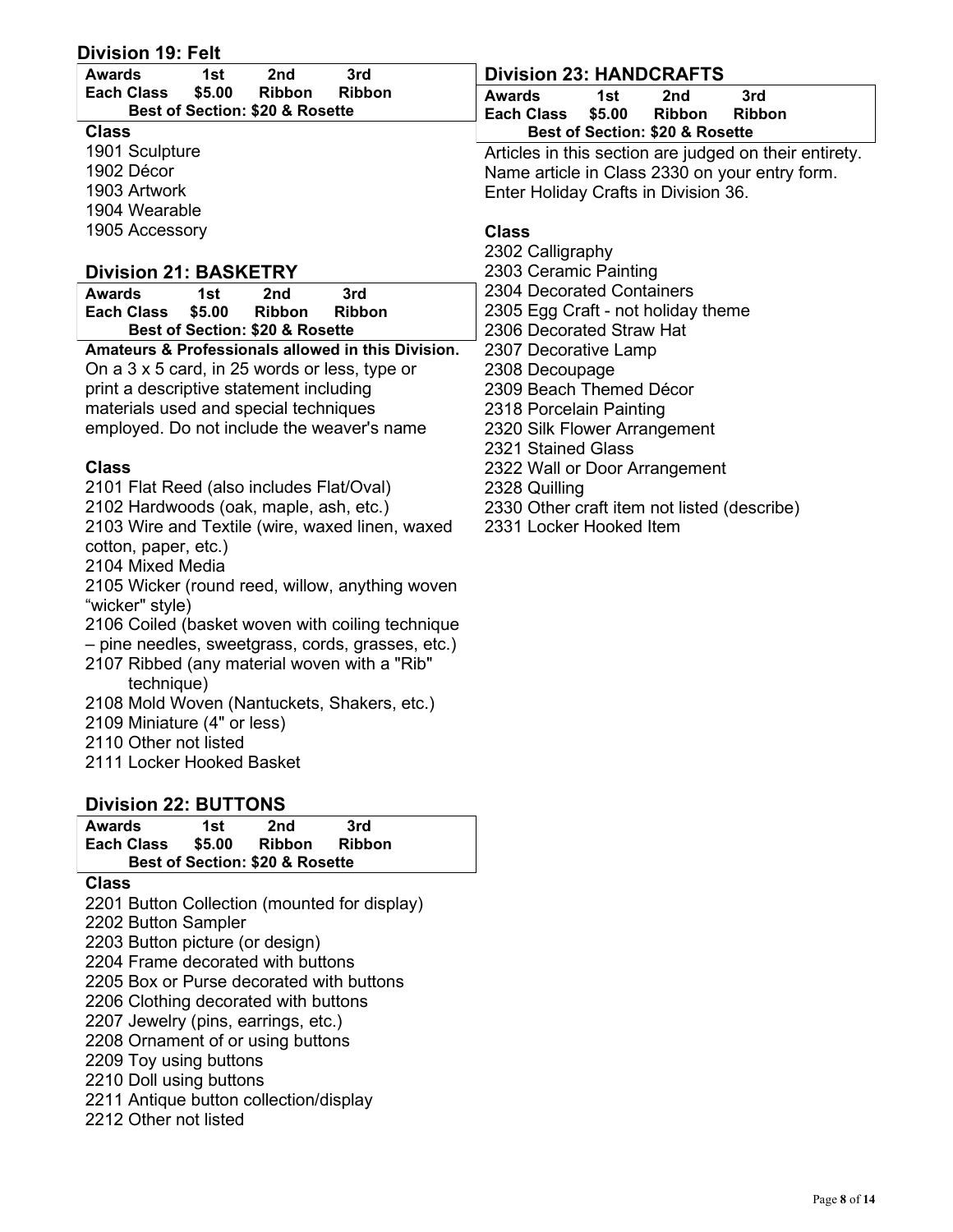### **Division 24: POTTERY Division 27: JEWELRY Awards 1st 2nd 3rd Each Class Best of Section: \$20 & Rosette Amateurs & Professionals allowed in this Division. Clay - Traditional kiln fired, low and high fired Class**  2401 Wheel thrown, Functional 2402 Handbuilt, Functional 2403 Wheel thrown & altered, or with decorative sculptural additions **Class**

2404 Sculpture, rendered in clay

# **Division 26: RUGS**

| Awards                    | 1st    | 2nd                                      | 3rd    |  |
|---------------------------|--------|------------------------------------------|--------|--|
| <b>Each Class</b>         | \$5.00 | Ribbon                                   | Ribbon |  |
|                           |        | <b>Best of Section: \$20 and Rosette</b> |        |  |
| Class                     |        |                                          |        |  |
| 2601 Braided Rag Rug      |        |                                          |        |  |
| 2602 Braided Piece Other  |        |                                          |        |  |
| 2603 Hooked Rug (Rag)     |        |                                          |        |  |
| 2604 Latchhook Rug        |        |                                          |        |  |
| 2605 Rug Other            |        |                                          |        |  |
| 2606 Wall Hanging         |        |                                          |        |  |
| 2607 Original Design      |        |                                          |        |  |
| 2608 Other Rug not listed |        |                                          |        |  |
| 2609 Locker Hooked Rug    |        |                                          |        |  |
| 2610 Twined Rag Rug       |        |                                          |        |  |

| Awards                          | 1st    | 2nd    | 3rd    |  |
|---------------------------------|--------|--------|--------|--|
| <b>Each Class</b>               | \$5.00 | Ribbon | Ribbon |  |
| Best of Section: \$20 & Rosette |        |        |        |  |

**Amateurs & Professionals allowed in this Division.** Artists are asked to provide display stands.

- 2701 Wirework Hand crafted jewelry composed mainly of wire; such as wrapped, woven and knitted wire and chain mail jewelry. All components of the jewelry must be hand fabricated; no purchased chain, clasps, jump rings or other findings. Points will be added for exceptional design and craftsmanship. Points will be deducted for poor craftsmanship and purchased components.
- 2703 Metalsmithing Hand fabricated metal jewelry such as rings, necklaces, bracelets, brooches, earrings featuring hand-made chain, handmade clasps, bezel set stones, hand-fabricated lockets, cold and heat-formed metal components. All components of the jewelry must be hand fabricated; no purchased chain, clasps, jump rings or other findings. Points will be added for exceptional design and craftsmanship. Points will be deducted for poor craftsmanship and purchased components.
- 2704 Beaded Hand crafted wearable and composed mainly of beads - strung beaded, bead weaving, bead embroidery. Purchased findings are acceptable in this category. Points will be added for exceptional design and craftsmanship. Points will be deducted for poor craftsmanship and unwearability
- 2705 Mixed Media Mixed media jewelry and wearable art, featuring found and recycled objects. Wearable jewelry items composed of metal, fibers, plastic and resin, glass, wood, found objects. Hand fabricated functional components and findings will be more rewarded, purchased findings will be less rewarded. Points will be added for exceptional design and craftsmanship. Points will be deducted for poor craftsmanship.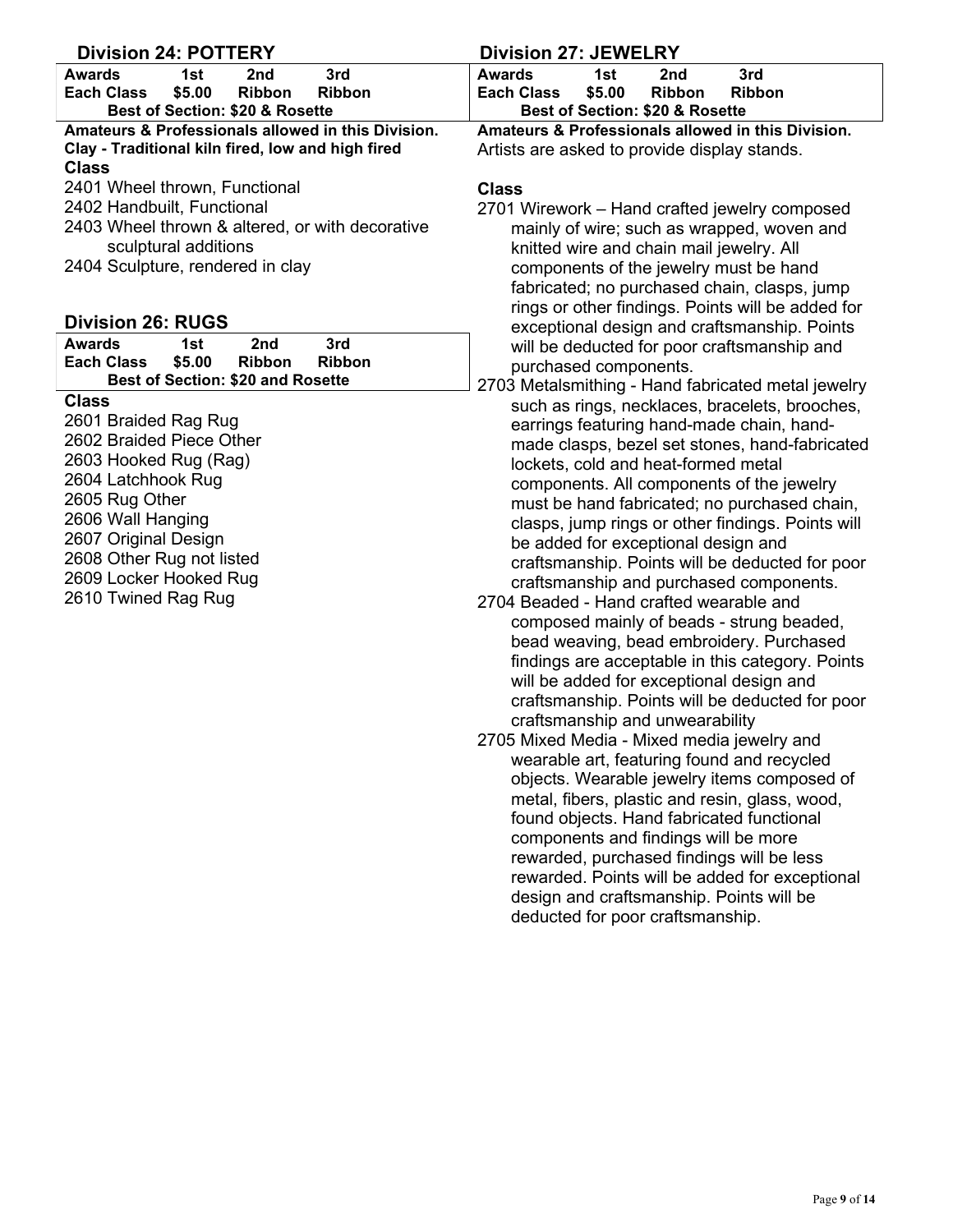| <b>Division 29:</b>                                    | <b>Division 32:</b>                                    |
|--------------------------------------------------------|--------------------------------------------------------|
| <b>DECORATIVE PAINTING</b>                             | <b>HAND-PAINTED CHINA WITH OVERGLAZE</b>               |
| 3rd<br><b>Awards</b><br>1st<br>2 <sub>nd</sub>         | <b>Awards</b><br>3rd<br>1st<br>2 <sub>nd</sub>         |
| \$5.00<br><b>Ribbon</b><br>Ribbon<br>Each Class        | \$5.00<br><b>Ribbon</b><br>Ribbon<br><b>Each Class</b> |
| Best of Section: \$20 & Rosette                        | Best of Section: \$20 & Rosette                        |
| Judging based on overall effect, background ingenuity, | Amateurs & Professionals allowed in this Division.     |
| color coordination, blending, strokes, and linework.   |                                                        |
|                                                        | <b>Class</b>                                           |
| <b>Class</b>                                           | 3201 Floral                                            |
| 2904 Wood                                              | <b>3202 Fruit</b>                                      |
| 2906 Canvas                                            | 3203 Landscape                                         |
| 2907 Glass                                             | 3204 Dresden                                           |
| 2908 Porcelain                                         | 3205 Penwork                                           |
| 2909 Fabric                                            | <b>3206 Birds</b>                                      |
| 2910 Fall Barn Quilt on Wood                           | 3207 Enameling                                         |
| 2911 Other decorative painting not listed              | 3208 Butterflies                                       |
| (no furniture)                                         | 3209 Gold Work                                         |
|                                                        | 3210 Portraits - People                                |
|                                                        | 3211 Holiday                                           |
| <b>Division 30: METAL CRAFTS</b>                       | 3212 Oriental                                          |
| 3rd<br><b>Awards</b><br>1st<br>2nd                     | 3213 Roses                                             |
| \$5.00<br>Each Class<br><b>Ribbon</b><br><b>Ribbon</b> | 3214 Animals                                           |
| Best of Section: \$20 & Rosette                        | 3215 Luster                                            |
| These must be original designs.                        | 3216 Miscellaneous Techniques                          |
|                                                        | 3217 China Painting, Other                             |
| <b>Class</b>                                           | 3218 Doll, China/Porcelain painted                     |
| 3051 Metal Crafts – handformed silver, copper,         | 3219 Porcelin Jewelry                                  |
| brass, pewter, aluminum, etc., other than              | 3220 Seashells/ Beach Life                             |
| jewelry.                                               | 3221 Mushrooms, Foliage, Nuts & Pinecones              |
| 3052 Metal Crafts - hammered piece, any metal          |                                                        |

# **Division 31: CHALK PAINT**

| 3rd<br><b>Awards</b><br>1st<br>2nd                                                                | <b>Division 33: HANDMADE CARDS</b>                                                                  |
|---------------------------------------------------------------------------------------------------|-----------------------------------------------------------------------------------------------------|
| \$10.00<br><b>Each Class</b><br><b>Ribbon</b><br><b>Ribbon</b><br>Best of Section: \$20 & Rosette | 3rd<br><b>Awards</b><br>1st<br>2nd<br>\$5.00<br><b>Ribbon</b><br><b>Each Class</b><br><b>Ribbon</b> |
| <b>Class</b>                                                                                      | Best of Section: \$20 & Rosette                                                                     |
| 3101 Glass                                                                                        | <b>Class</b>                                                                                        |
| 3102 Lamp                                                                                         | 3301 Birthday                                                                                       |
| 3103 Furniture                                                                                    | 3302 Invitations                                                                                    |
| 3104 Wood                                                                                         | 3303 Holiday                                                                                        |
| 3105 Metal                                                                                        | 3304 Thank You                                                                                      |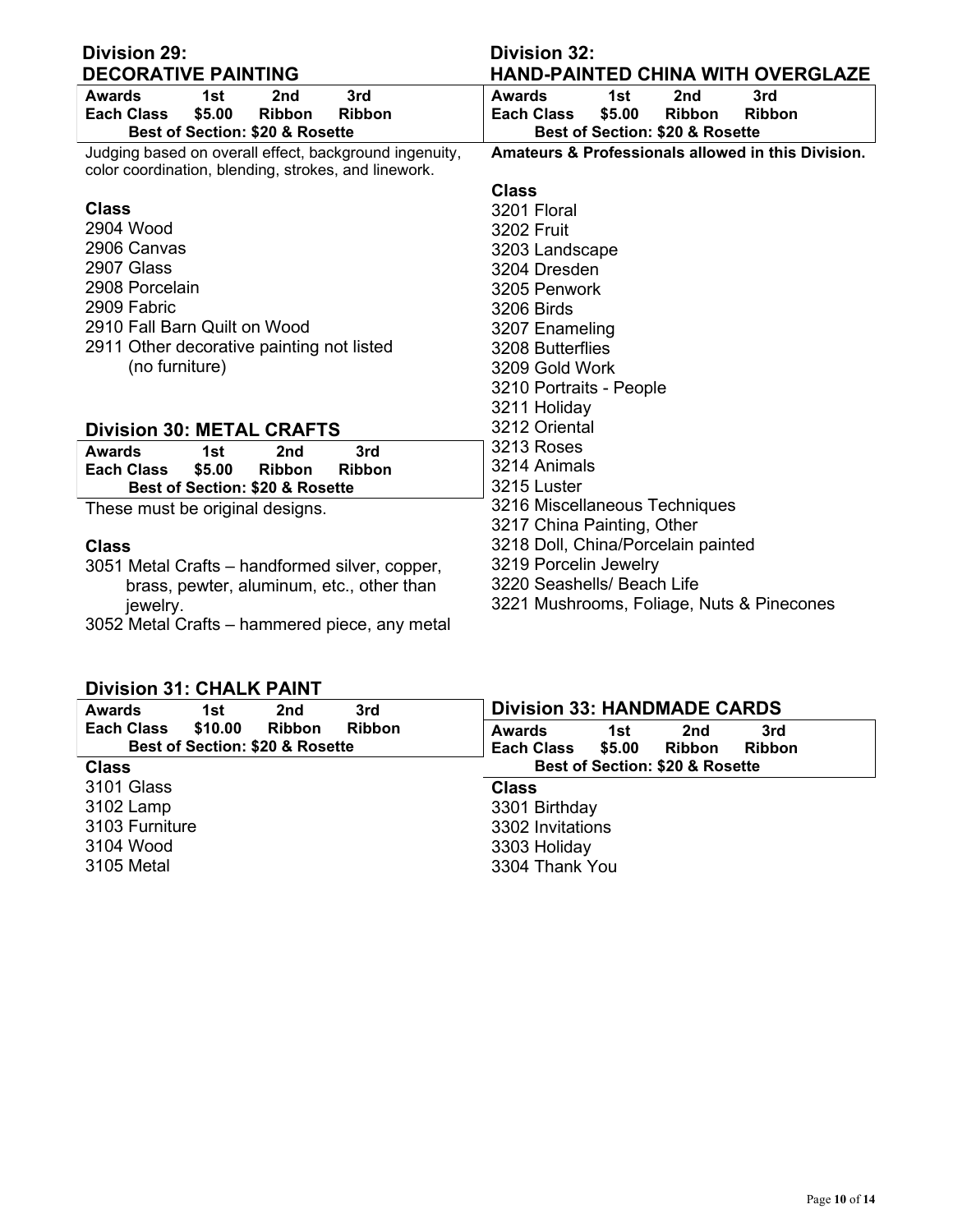### **Division 34 and 35: HANDWORK OF SENIORS**

| 1st<br><b>Awards</b>                |        | 2nd    | 3rd |  |  |
|-------------------------------------|--------|--------|-----|--|--|
| <b>Each Class</b>                   | \$5.00 | Ribbon |     |  |  |
| Best of Section: \$20 & Rosette     |        |        |     |  |  |
| *no entry fees for Div. 34 & 35.    |        |        |     |  |  |
| Division 24 Contage ago CE and even |        |        |     |  |  |

#### **Division 34 - Seniors age 65 and over Class**

3401 Cotton Quilt, Applique or Patchwork 3402 Quilt Other - Coverlet 3403 Crocheted Bedspread 3404 Crocheted Tablecloth 3405 Crocheted Afghan 3406 Crocheted Article Other 3407 Afghan Other than Crochet 3408 Knitted Sweater or Vest 3409 Knitted Fashion Accessory 3410 Other Knitted Item 3411 Article of Weaving 3412 Article of Sewing (Handmade) 3413 Article of Sewing (Machine-Made) 3414 Needlework - Other 3415 Handmade Doll - Dressed 3416 Any Other Doll - Dressed 3417 Stuffed Animal or Toy 3418 Acrylic or Oils on canvas or board 3419 Water Colors or Acrylics on paper 3420 Charcoal, Pencil, or Pen and Ink 3421 Mixed Media 3422 Painting on Glass, Metal, etc. 3423 Hooked Rug 3424 Rug Other 3425 Article of Woodworking 3426 Wall Hanging - Needlework 3427 Wall Hanging - Any Other 3428 Crochet Apparel 3429 Article of Bead Craft 3430 Article of Wood Carving 3431 Article of Metal Work 3432 Article of Basket Weaving 3433 Pillow 3434 Article of Pottery 3435 Article of Ceramics

# **Division 35 - Seniors age 80 or over Class**

3501 Quilt 3502 Crocheted Item 3503 Knitted Item 3504 Article of Sewing (Handmade) 3505 Article of Sewing (Machine-Made) 3506 Needlework - Other 3507 Specimen Painting - any medium

3508 Article of Pottery 3509 Article of Ceramics 3510 Article of Weaving 3511 Article of Woodwork

# **Division 36: HOLIDAY CRAFTS**

| Awards            | 1st    | 2nd                             | 3rd           |  |
|-------------------|--------|---------------------------------|---------------|--|
| <b>Each Class</b> | \$5.00 | Ribbon                          | <b>Ribbon</b> |  |
|                   |        | Best of Section: \$20 & Rosette |               |  |

Entries may represent any holiday unless otherwise noted.

# **Class**

3601 Table Cloth 3602 Place Mats 3603 Christmas Stocking 3604 Tree Ornament 3605 Tree Skirt 3606 Christmas Wreath 3607 Thanksgiving Wreath 3608 Halloween Wreath 3609 Wall Hanging 3610 Decorated Egg Shell 3611 Easter Decoration 3612 Wine Cork Ornament 3613 Other Holiday Craft Item

# **Division 37: THERAPEUTIC RECREATION**

| <b>Awards</b>                   | 1st |               | 3rd |  |  |
|---------------------------------|-----|---------------|-----|--|--|
| \$5.00<br><b>Each Class</b>     |     | Ribbon Ribbon |     |  |  |
| Best of Section: \$20 & Rosette |     |               |     |  |  |
| * No entry fees for Div. 37     |     |               |     |  |  |

Special categories are offered to residents of nursing homes, hospitals, and therapeutic recreation programs to encourage patients of Occupational Therapy to exhibit and to compete with each other

# **Class**

3701 Article of Thread or Cord Craft 3702 Article of Woodworking 3703 Ceramics 3704 Sewing 3705 Beadcraft 3706 Buttons 3707 Wall or Door Decorations 3708 Other Craft item not listed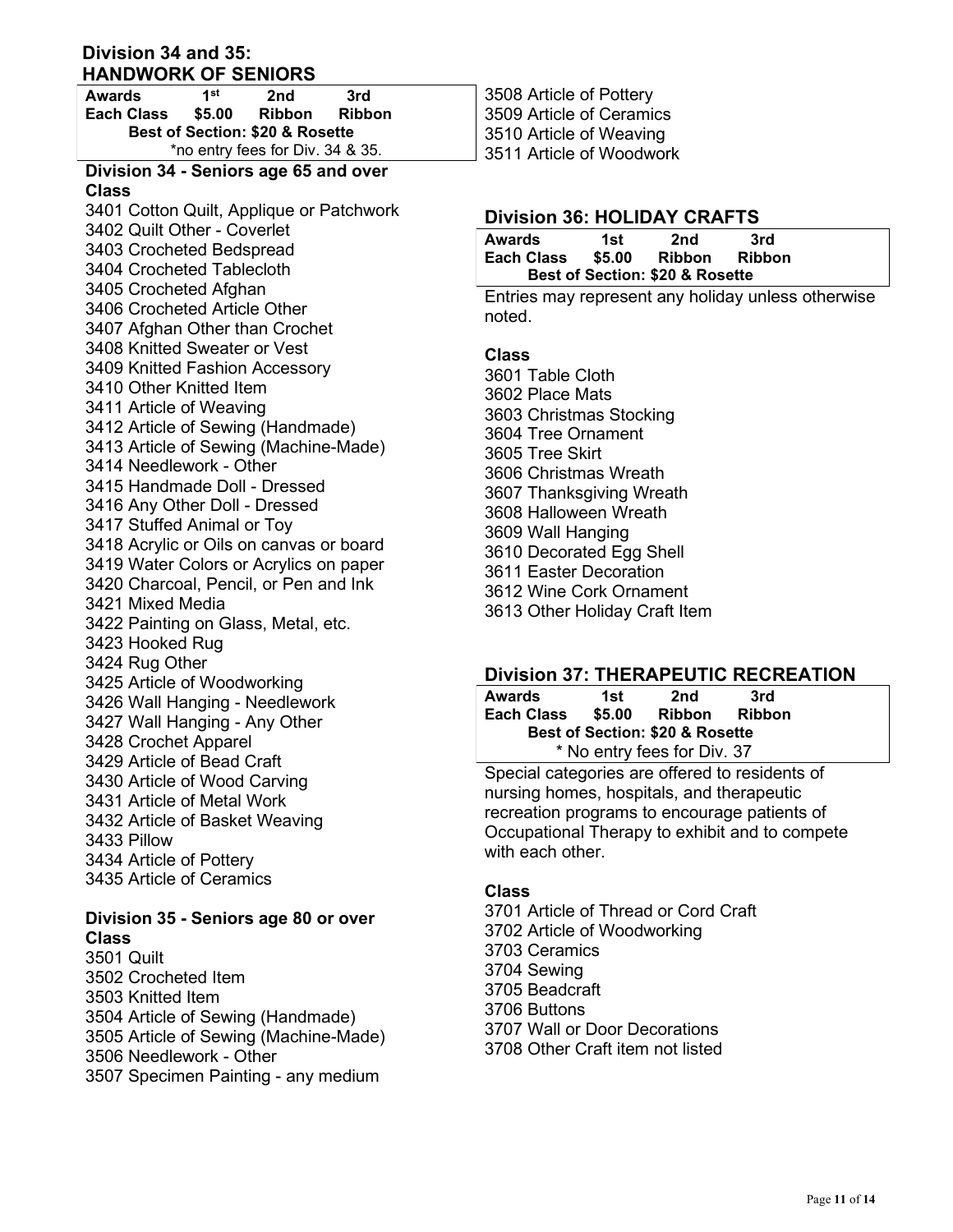# **Division 38: GOURDS**

| <b>Awards</b> | 1st    | 2nd                                        | 3rd    |
|---------------|--------|--------------------------------------------|--------|
| Each Class    | \$5.00 | Ribbon                                     | Ribbon |
|               |        | <b>Best of Section: \$20 &amp; Rosette</b> |        |

**Class**  3801 Hand Painted Gourd 3802 Animal Gourd

3803 Home Décor Gourd 3804 Any Other Decorated Gourd

### **Division 45: TRASH TO TREASURE**

| Awards            | 1st    | 2nd                                        | 3rd           |
|-------------------|--------|--------------------------------------------|---------------|
| <b>Each Class</b> | \$5.00 | Ribbon                                     | <b>Ribbon</b> |
|                   |        | <b>Best of Section: \$20 &amp; Rosette</b> |               |

Any useful or decorative article made by recycling disposable items. Judging will be based on recycling principles, workmanship, and creativity.

#### **Class**

4501 Sculpture 4502 Jewelry

4702 Birdfeeder 4703 Butterfly House 4503 Miscellaneous 4504 Painted Rocks 4505 Painted Furniture

## **Division 47: YARD ART**

| <b>Awards</b><br><b>Each Class</b> | 1st<br>\$5.00 | 2nd<br><b>Ribbon</b><br>Best of Section: \$20 & Rosette | 3rd<br><b>Ribbon</b> |                      |
|------------------------------------|---------------|---------------------------------------------------------|----------------------|----------------------|
| <b>Class</b>                       |               |                                                         |                      |                      |
| 4701 Birdhouse                     |               |                                                         | 4704 Mailbox         | 4707 Yard Art, other |

4705 Plant Holder 4706 Scarecrow

# **Division 58: WOOD CARVING**

| <b>Awards</b>            | 1st | 2nd                             | 3rd |
|--------------------------|-----|---------------------------------|-----|
| Each Class \$5.00        |     | Ribbon Ribbon                   |     |
|                          |     | Best of Section: \$20 & Rosette |     |
| $\bigcap_{n=1}^{\infty}$ |     |                                 |     |

#### **Class**

5801 Abstract Carving 5802 Ornamental Carving 5803 Aquatic - Realistic or Stylized 5804 Animal - Realistic or Stylized 5805 Birds - Realistic or Stylized

5806 Waterfowl, Shorebirds - Realistic or Stylized 5807 Human Sculpture - Realistic or Stylized 5808 Relief Carving - Realistic or Stylized

5809 Chip Carving 5810 Chainsaw Carving 5811 Whittling 5812 Caricature Carving 5813 Woodcarving, other (please describe)

#### **Division 59: WOODWORK**

| <b>Awards</b> | 1st | 2nd                                        | 3rd |
|---------------|-----|--------------------------------------------|-----|
| lEach Class   |     | \$5.00 Ribbon Ribbon                       |     |
|               |     | <b>Best of Section: \$20 &amp; Rosette</b> |     |

**Class**  5901 Bowls 5902 Cabinets 5903 Tables

5904 Chairs 5905 Bed 5906 Tools and Toys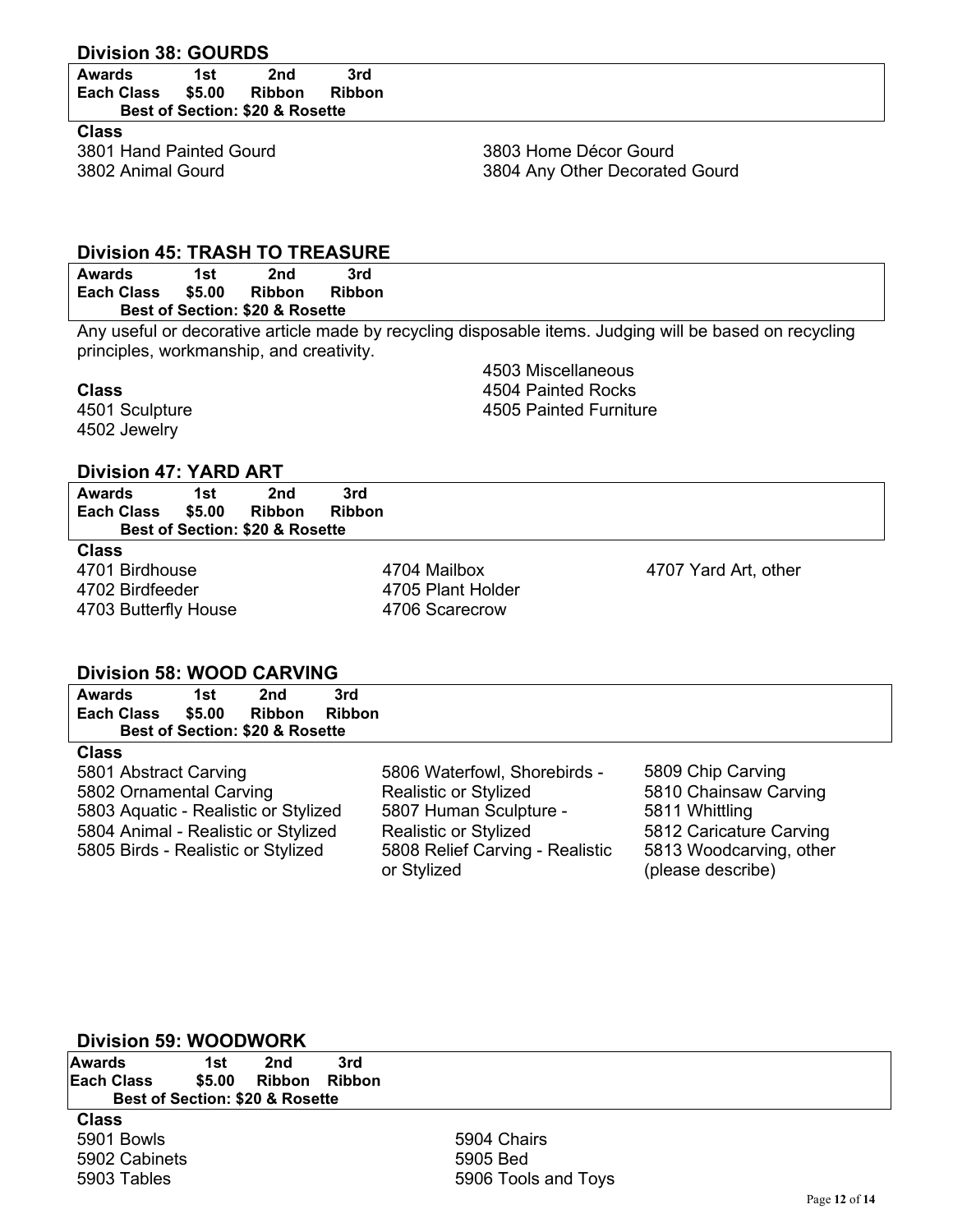# **Division 61: TURNINGS**

**Awards 1st 2nd 3rd**  \$5.00 Ribbon Ribbon  **Best of Section: \$20 & Rosette**

Materials used may be wood, plastic, metal, or other materials, or a combination of materials and need not be produced solely using a "wood" lathe.

### **Class**

6101 Bowls 6102 Platters 6103 Vases 6104 Boxes and Containers 6105 Hollow forms

6106 Turnings incorporating surface treatments or decorations 6107 Woodturning, other (please describe)

# **Division 62: ANTIQUES AND INTERESTING OBJECTS**

| Awards     | 1st    | 2nd                                        | 3rd |
|------------|--------|--------------------------------------------|-----|
| Each Class | \$5.00 | Ribbon Ribbon                              |     |
|            |        | <b>Best of Section: \$20 &amp; Rosette</b> |     |

*Please enter antique item in competition only one time. It is recommended to have insurance on all valuable antiques entered in competition.* 

### **Class**

6201 Civil War Item 6204 Virginia Agricultural Product Advertising Item (tins, labels, etc.) 6209 Stoneware, jug or crock (signed, made in Virginia) 6211 Virginia made Bottle or Flask 6214 Tobacco Related Items 6217 Butter Mold 6220 Bread Board 6221 WW I Item

6222 WW II Item 6223 Antique Sewing Items 6224 Hat Pin or Stick Pin prior to 1950 6225 Ladies Hat prior to 1960 6228 Antique embroidery or needlework piece 6229 Antiques & Interesting Objects, other (please describe) 6231 Poultry Items 6232 "Stump the Judge!"**\***

# **Please enter antique item in competition only one time.**

*\*Do you have an antique item lying around that everyone always asks, "What's that for?"? Now's your chance to stump the State Fair judges. Enter your mysterious item in this class, and be sure to note its intended use in the Description field.*